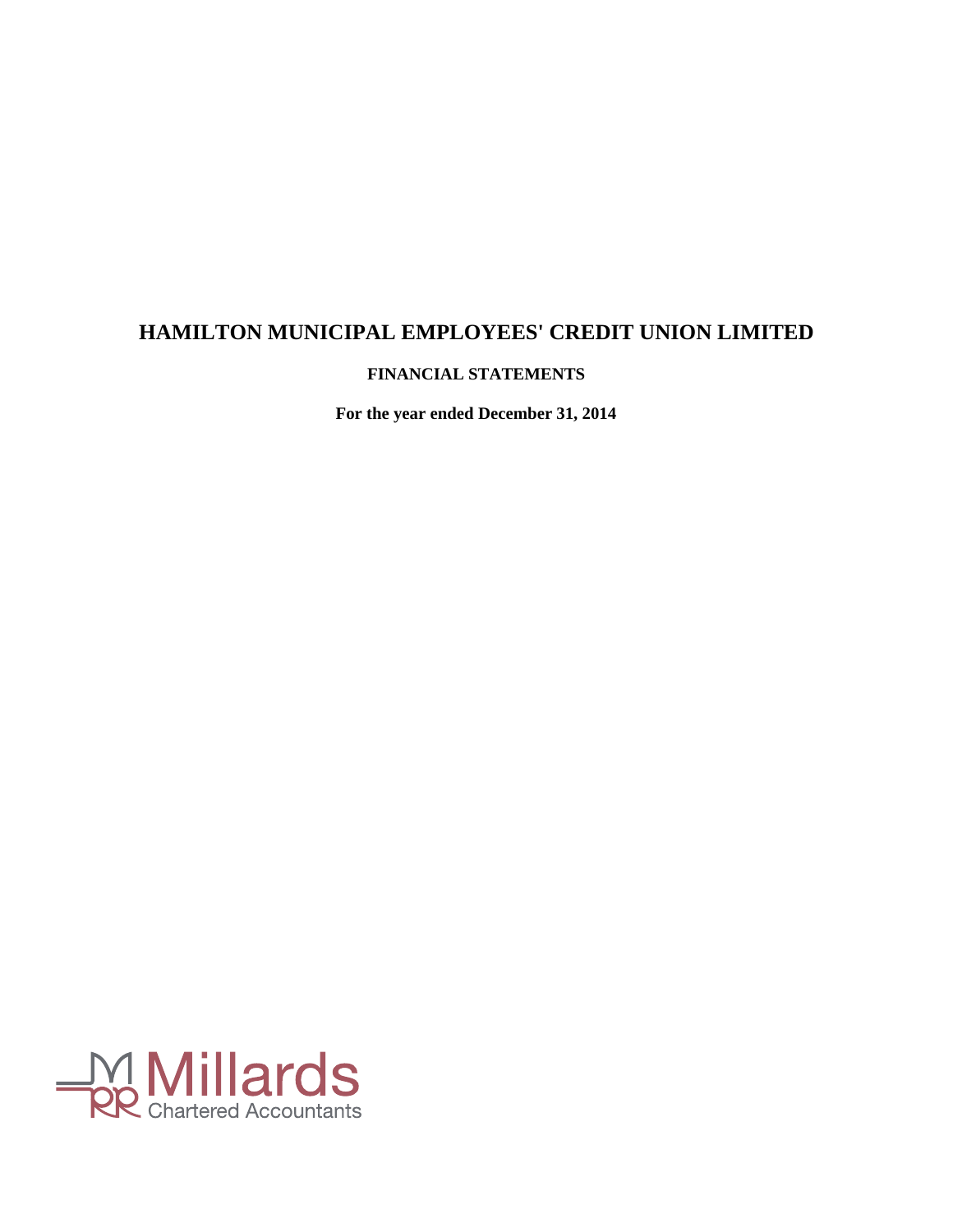## **For the year ended December 31, 2014**

## **INDEX**

|                                          | Page           |
|------------------------------------------|----------------|
| <b>INDEPENDENT AUDITORS' REPORT</b>      |                |
| FINANCIAL STATEMENTS                     |                |
| <b>Statement of Financial Position</b>   | 2              |
| <b>Statement of Comprehensive Income</b> | 3              |
| Statements of Changes in Members' Equity | $\overline{4}$ |
| <b>Statement of Cash Flows</b>           | 5              |
| Notes to the Financial Statements        | $6 - 29$       |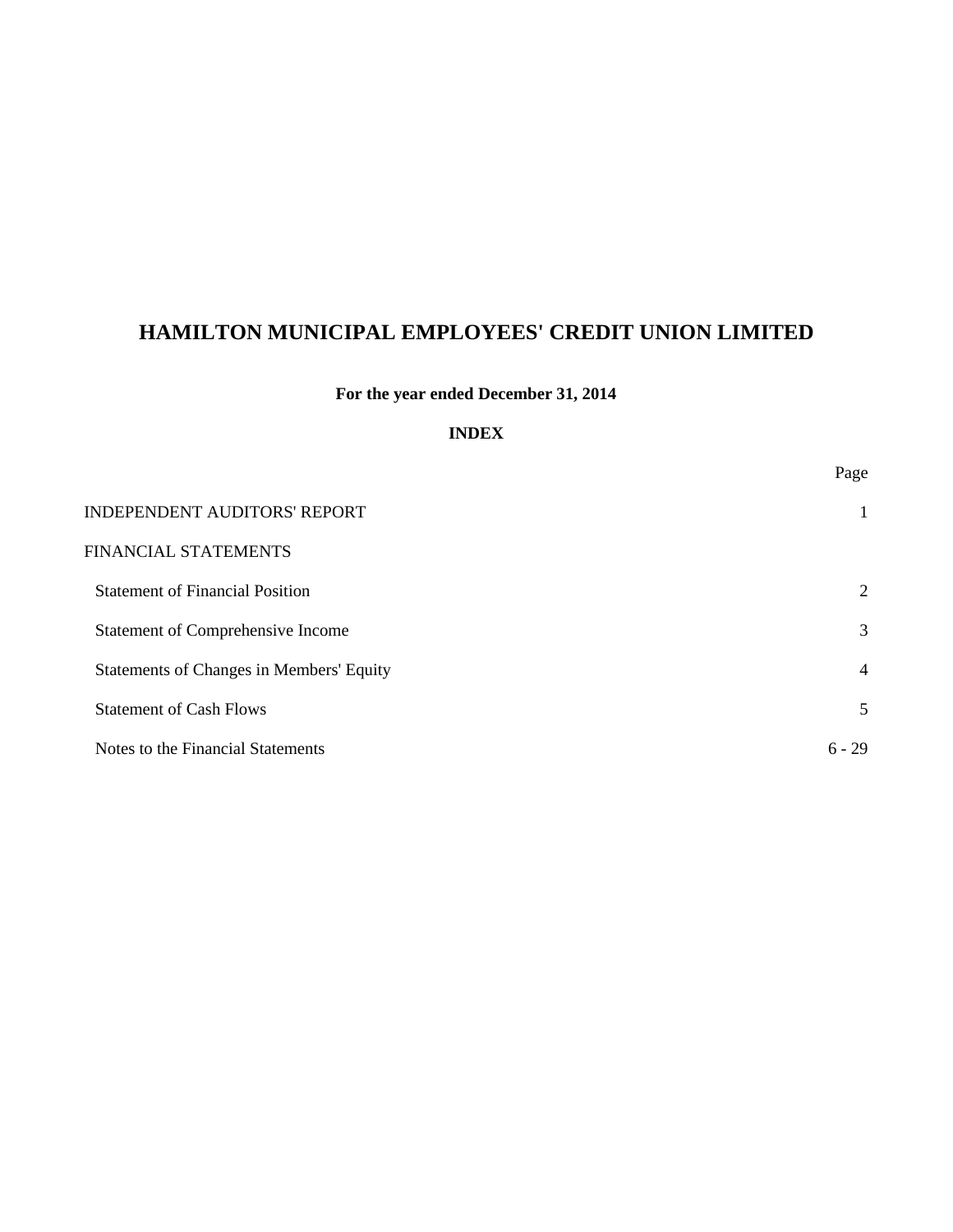

P.O. Box 367, 96 Nelson Street Brantford, Ontario N3T 5N3 Telephone: (519) 759-3511 Facsimile: (519) 759-7961

# **INDEPENDENT AUDITORS' REPORT**

### **To the Members of Hamilton Municipal Employees' Credit Union Limited**

We have audited the accompanying financial statements of Hamilton Municipal Employees' Credit Union Limited, which comprise the statement of financial position as at December 31, 2014, and the statements of comprehensive income, changes in members' equity and cash flows for the year then ended, and a summary of significant accounting policies and other explanatory information.

### **Management's Responsibility for the Financial Statements**

Management is responsible for the preparation and fair presentation of these financial statements in accordance with International Financial Reporting Standards, and for such internal control as management determines is necessary to enable the preparation of financial statements that are free from material misstatement, whether due to fraud or error.

### **Auditors' Responsibility**

Our responsibility is to express an opinion on these financial statements based on our audit. We conducted our audit in accordance with Canadian generally accepted auditing standards. Those standards require that we comply with ethical requirements and plan and perform the audits to obtain reasonable assurance about whether the financial statements are free from material misstatement.

An audit involves performing procedures to obtain audit evidence about the amounts and disclosures in the financial statements. The procedures selected depend on the auditor's judgment, including the assessment of the risks of material misstatement of the financial statements, whether due to fraud or error. In making those risk assessments, the auditor considers internal control relevant to the entity's preparation and fair presentation of the financial statements in order to design audit procedures that are appropriate in the circumstances, but not for the purpose of expressing an opinion on the effectiveness of the entity's internal control. An audit also includes evaluating the appropriateness of accounting policies used and the reasonableness of accounting estimates made by management, as well as evaluating the overall presentation of the financial statements.

We believe that the audit evidence we have obtained is sufficient and appropriate to provide a basis for our opinion.

### **Opinion**

In our opinion, the financial statements present fairly, in all material respects, the financial position of Hamilton Municipal Employees' Credit Union Limited as at December 31, 2014 and its financial performance and its cash flows for the year then ended in accordance with International Financial Reporting Standards.

Willard, house 2 hosebragh LLP

February 19, 2015 CHARTERED PROFESSIONAL ACCOUNTANTS Brantford, Ontario Licensed Public Accountants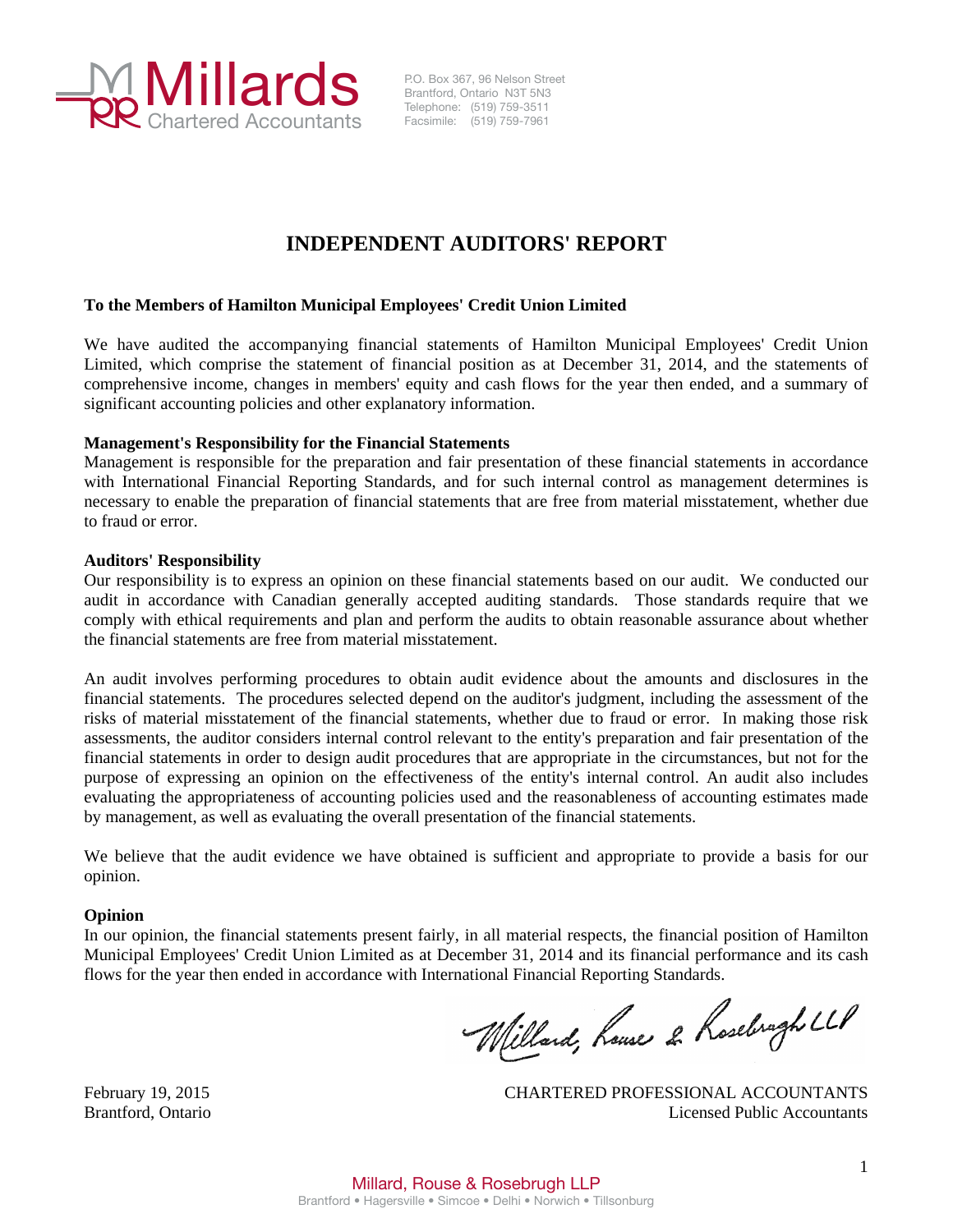## **STATEMENT OF FINANCIAL POSITION**

| As at December 31                             | 2014        | 2013          |
|-----------------------------------------------|-------------|---------------|
| <b>ASSETS</b>                                 |             |               |
| <b>Current Assets</b>                         |             |               |
| Cash and bank                                 | 4,072,768   | 2,390,911     |
| Investments (Note 4)                          | 11,657,661  | 15,880,604    |
| Derivatives (Note 5)                          | 643,962     | 864,094       |
| Loans to members (Note 6)                     | 143,630,778 | 141,378,072   |
| Accounts receivable                           | 234,168     | 381,226       |
| Prepaid expenses                              | 413,574     | 339,889       |
| Property, plant and equipment (Note 8)        | 2,539,790   | 2,754,904     |
| Intangible assets (Note 8)                    | 316,930     | 346,128       |
|                                               | 163,509,631 | 164, 335, 828 |
| <b>LIABILITIES</b>                            |             |               |
| Members' deposits (Note 9)                    | 150,804,111 | 151,384,805   |
| Accounts payable and accrued liabilities      | 904,847     | 1,216,297     |
| Derivatives (Note 5)                          | 565,911     | 811,437       |
| Income taxes payable                          | 4,504       | 5,475         |
| Deferred income tax liability                 | 90,237      | 64,032        |
| Members' share capital (Note 10)              | 974,107     | 1,008,225     |
|                                               | 153,343,717 | 154,490,271   |
| <b>MEMBERS' EQUITY</b>                        |             |               |
| <b>Undivided Earnings</b>                     | 109,044     | 213,821       |
| <b>Accumulated Other Comprehensive Income</b> | 56,870      | 31,736        |
| <b>Reserves</b> (Note 11)                     | 10,000,000  | 9,600,000     |
|                                               |             |               |
|                                               | 10,165,914  | 9,845,557     |
|                                               | 163,509,631 | 164, 335, 828 |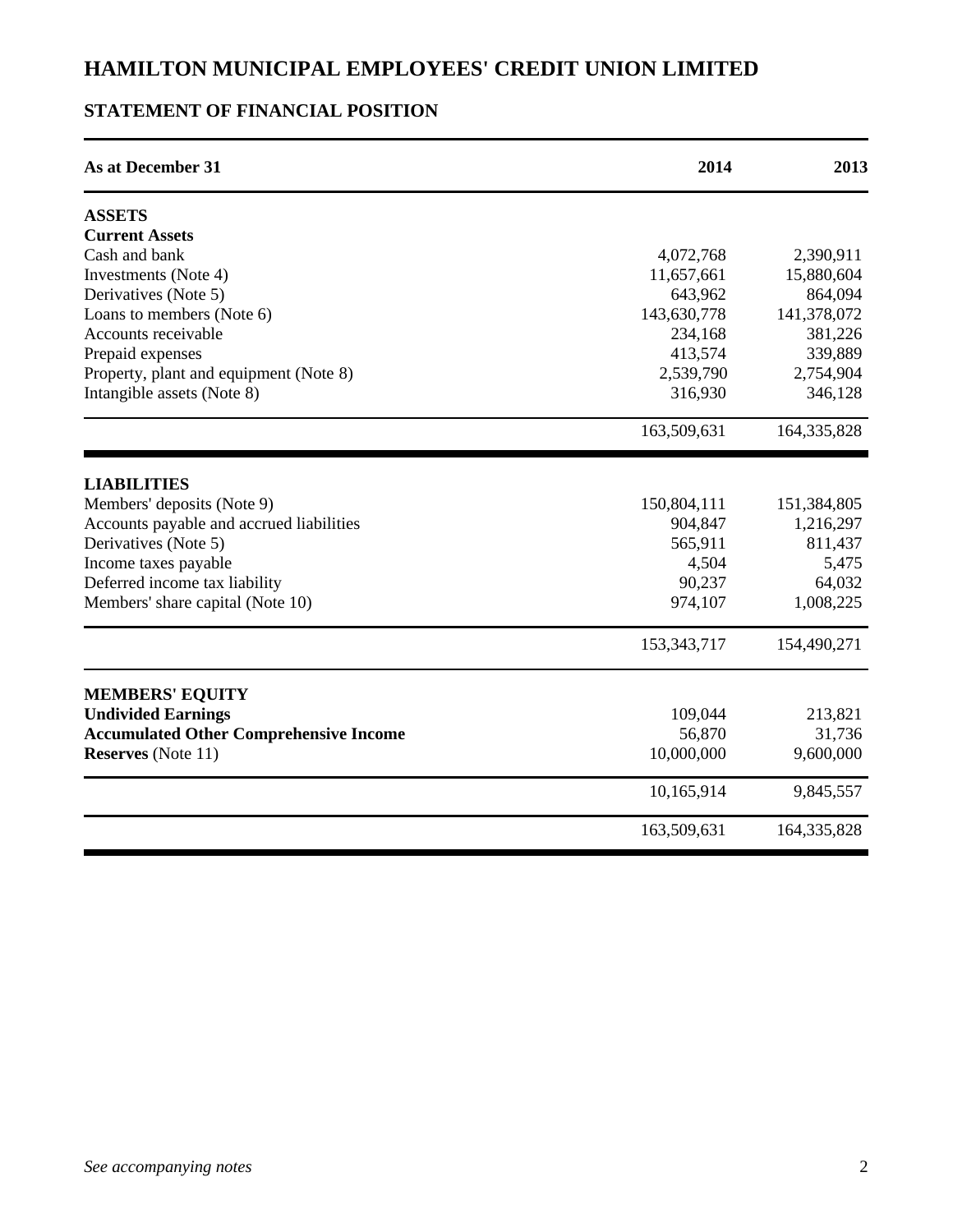# **STATEMENT OF COMPREHENSIVE INCOME**

| For the year ended December 31                                  | 2014      | 2013      |
|-----------------------------------------------------------------|-----------|-----------|
| <b>Interest Revenue</b> (Note 13)                               | 6,284,134 | 6,367,861 |
| <b>Interest Expense</b> (Note 14)                               | 1,620,266 | 1,668,616 |
| <b>Interest Margin</b>                                          | 4,663,868 | 4,699,245 |
| Other income                                                    | 1,821,987 | 1,705,089 |
| <b>Income Before Operating Expenses</b>                         | 6,485,855 | 6,404,334 |
| <b>Operating Expenses</b>                                       |           |           |
| Employee salaries and benefits                                  | 3,425,930 | 3,287,884 |
| Occupancy                                                       | 484,182   | 489,069   |
| Administration                                                  | 731,440   | 628,397   |
| Data processing                                                 | 779,760   | 767,476   |
| Lending                                                         | 127,233   | 218,861   |
| Loan protection and life savings insurance                      | 31,673    | 32,440    |
| Member deposit insurance                                        | 153,165   | 148,006   |
| Board and committee expenses                                    | 59,405    | 70,499    |
| Amortization                                                    | 343,805   | 292,317   |
|                                                                 | 6,136,593 | 5,934,949 |
| <b>Income Before Income Taxes</b>                               | 349,262   | 469,385   |
| Income taxes - current (Note 15)                                | 32,445    | 42,498    |
| - deferred                                                      | 21,594    | 30,524    |
| <b>Net Income</b>                                               | 295,223   | 396,363   |
| <b>Other Comprehensive Income (Loss)</b>                        |           |           |
| Change in unrealized gains / (losses) on derivative instruments |           |           |
| designated as cash flow hedges                                  | 29,744    | (77, 263) |
| Tax effect of change in unrealized gains on cash flow hedges    | (4,610)   | 11,976    |
| Other Comprehensive Income (Loss) for the Year                  | 25,134    | (65, 287) |
| <b>Comprehensive Income for the Year</b>                        | 320,357   | 331,076   |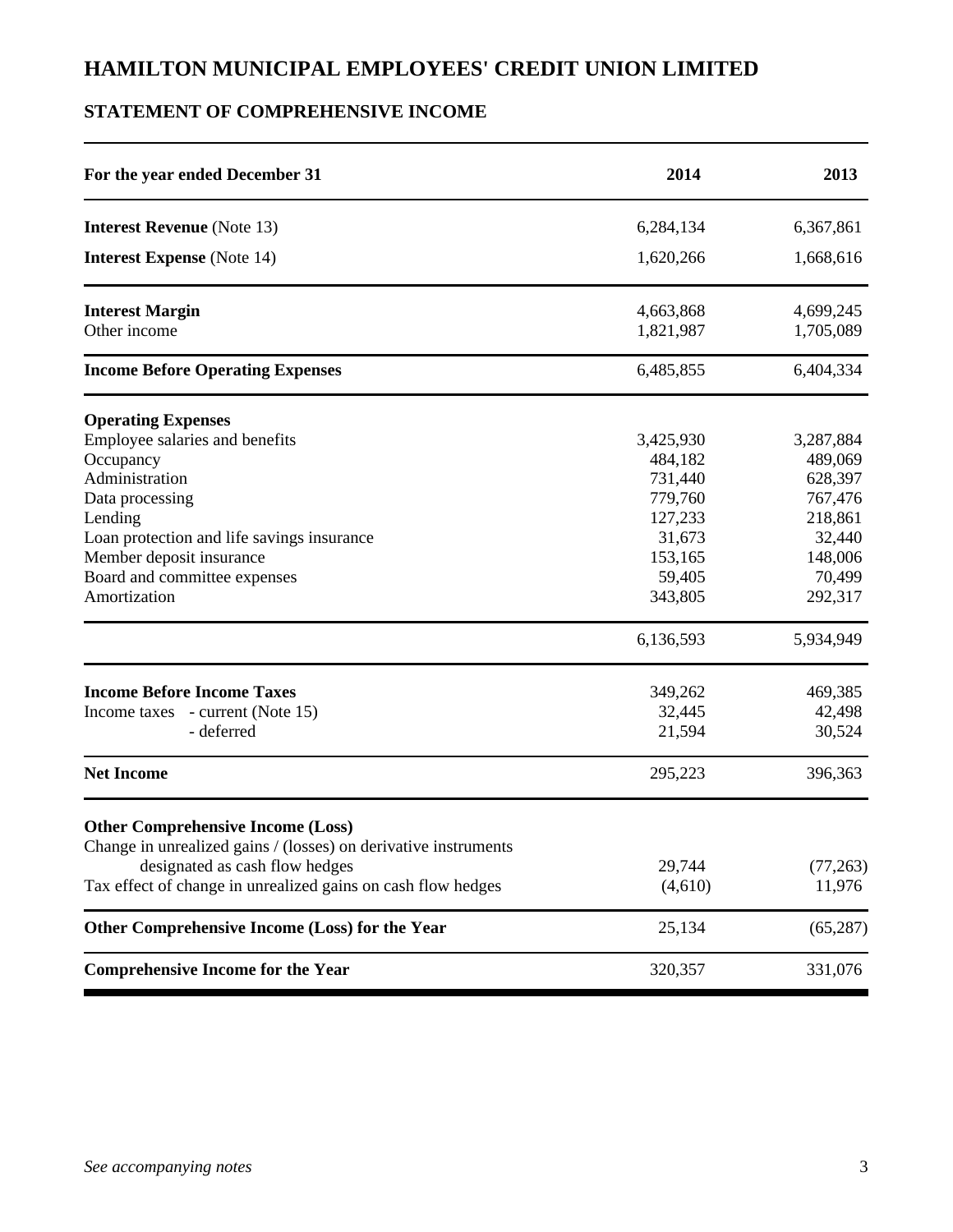# **STATEMENT OF CHANGES IN MEMBERS' EQUITY**

|                                               | <b>Accumulated Other</b><br><b>Comprehensive Income</b><br><b>Cash Flow Hedges</b> | <b>Reserves</b> | <b>Retained</b><br><b>Earnings</b> | <b>Total</b> |
|-----------------------------------------------|------------------------------------------------------------------------------------|-----------------|------------------------------------|--------------|
| <b>Balance at January 1, 2013</b>             | 97,023                                                                             | 9,200,000       | 217,458                            | 9,514,481    |
| Net Income                                    |                                                                                    |                 | 396,363                            | 396,363      |
| Transfer to reserves                          |                                                                                    | 400,000         | (400,000)                          |              |
| Change in unrealized gains / (losses)         |                                                                                    |                 |                                    |              |
| on cash flow hedges                           | (65, 287)                                                                          |                 |                                    | (65, 287)    |
| <b>Balance at December 31, 2013</b>           | 31,736                                                                             | 9,600,000       | 213,821                            | 9,845,557    |
| Net Income                                    |                                                                                    |                 | 295,223                            | 295,223      |
| Transfer to reserves                          |                                                                                    | 400,000         | (400,000)                          |              |
| Change in unrealized gains / (losses) on cash |                                                                                    |                 |                                    |              |
| flow hedges                                   | 25,134                                                                             |                 |                                    | 25,134       |
| <b>Balance at December 31, 2014</b>           | 56,870                                                                             | 10,000,000      | 109,044                            | 10,165,914   |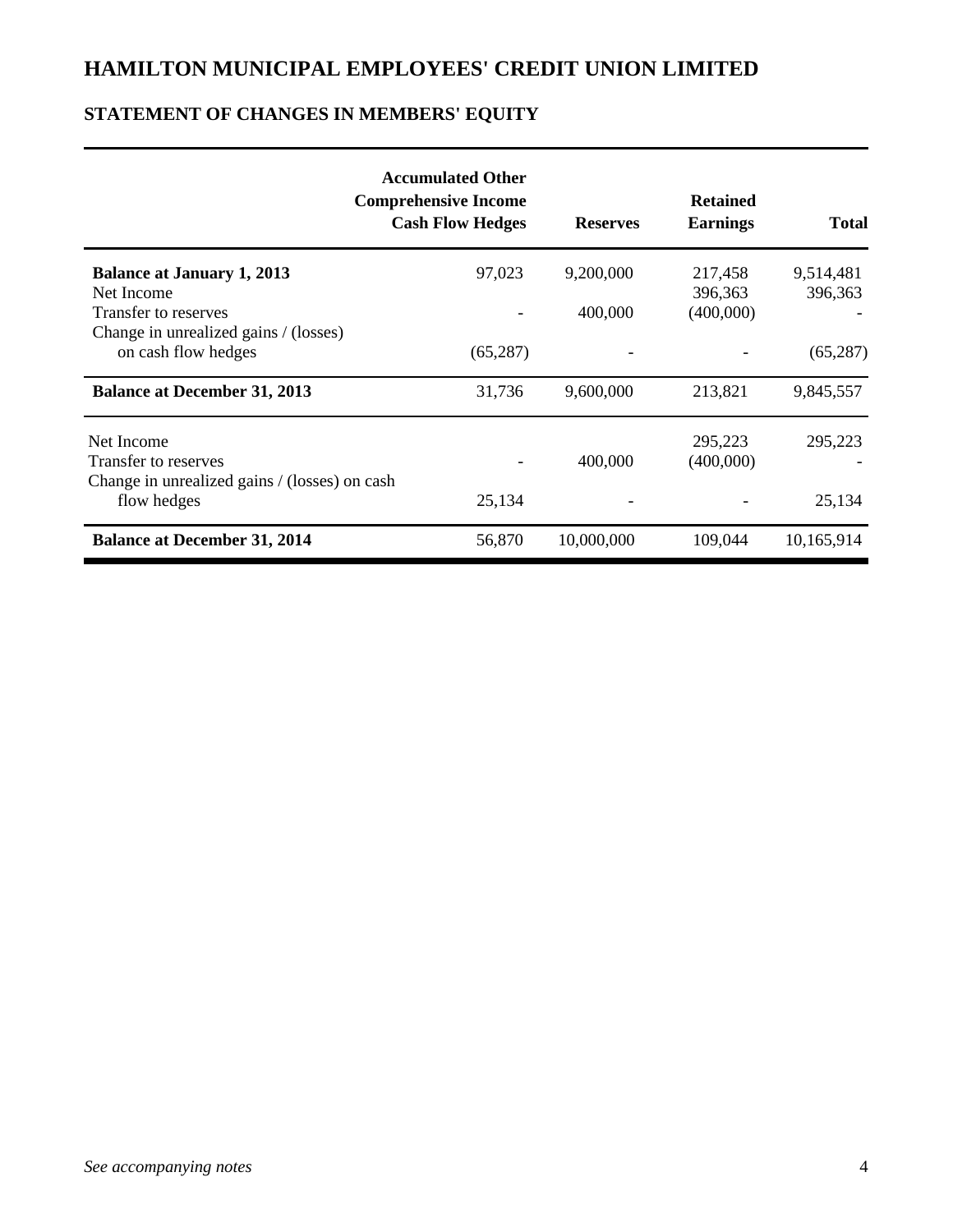# **STATEMENT OF CASH FLOWS**

| For the year ended December 31                                        | 2014          | 2013        |
|-----------------------------------------------------------------------|---------------|-------------|
| <b>Cash Flows From Operating Activities</b>                           |               |             |
| Net Income                                                            | 295,223       | 396,363     |
| Adjustments for:                                                      |               |             |
| Interest revenue                                                      | (6, 284, 134) | (6,367,861) |
| Interest expense                                                      | 1,620,266     | 1,668,616   |
| Interest received on member loans                                     | 6,030,884     | 5,853,336   |
| Interest received on investments                                      | 287,689       | 464,911     |
| Interest paid on member deposits                                      | (1,541,390)   | (1,761,812) |
| Amortization                                                          | 343,805       | 292,317     |
| Deferred income taxes                                                 | 21,594        | 30,524      |
| Income taxes (paid) recovered                                         | (33, 388)     | (47, 336)   |
| Net change in non-cash working capital balances related to operations | (201, 308)    | 30,587      |
|                                                                       | 539,241       | 559,645     |
| <b>Cash Flows From Financing Activities</b>                           |               |             |
| Member deposits and share capital                                     | (693, 690)    | 4,488,883   |
| <b>Cash Flows From Investing Activities</b>                           |               |             |
| Purchase of property, plant and equipment and intangible assets       | (99, 493)     | (806,073)   |
| Loans and mortgages to members                                        | (2,278,434)   | (7,813,186) |
| Investments                                                           | 4,214,233     | 1,133,163   |
|                                                                       | 1,836,306     | (7,486,096) |
| <b>Net Increase in Cash and Cash Equivalents</b>                      | 1,681,857     | (2,437,568) |
| <b>Opening Cash and Cash Equivalents</b>                              | 2,390,911     | 4,828,479   |
| <b>Closing Cash and Cash Equivalents</b>                              | 4,072,768     | 2,390,911   |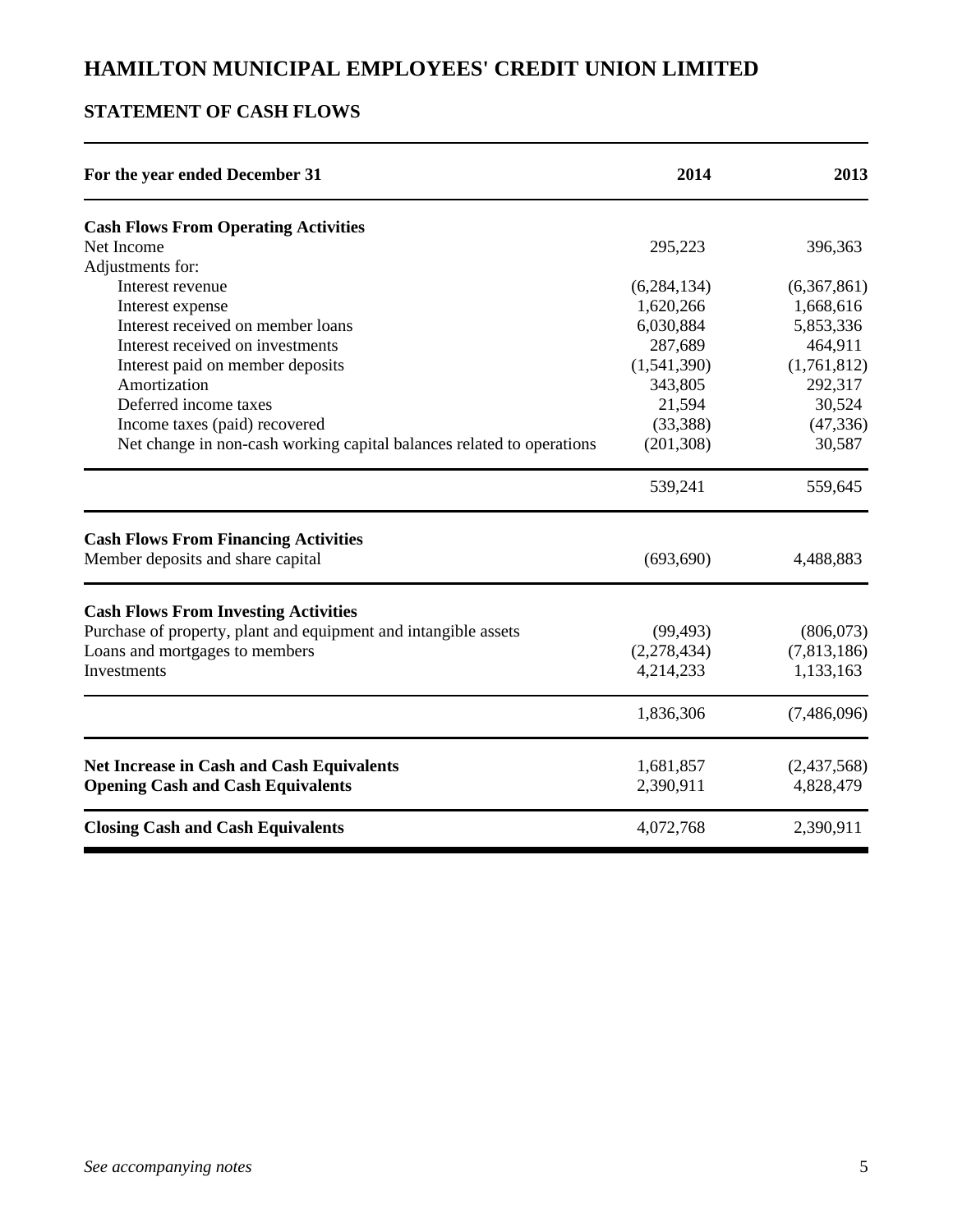## **NOTES TO THE FINANCIAL STATEMENTS For the year ended December 31, 2014**

### **1. NATURE OF OPERATIONS**

#### **Reporting Entity**

Hamilton Municipal Employees' Credit Union Limited (the credit union) is a company incorporated under the Credit Unions and Caisses Populaires Act, 1994 ("The Act") of Ontario. The credit union offers retail banking services to its members. The head office is located at 209 Limeridge Road East, Hamilton, Ontario.

These financial statements have been authorized for issue by the Board of Directors on February 19, 2015.

### **2. SUMMARY OF SIGNIFICANT ACCOUNTING POLICIES**

#### **Basis of Presentation**

These financial statements have been prepared in accordance with International Financial Reporting Standards (IFRS) as issued by the International Accounting Standards Board (the IASB).

These financial statements were prepared under the historical cost convention, as modified by the revaluation of held-for-trading and available-for-sale financial assets and derivative financial instruments measured at fair value.

The credit union's functional and presentation currency is the Canadian dollar.

The preparation of financial statements in compliance with IFRS requires management to make certain critical accounting estimates. It also requires management to exercise judgment in applying the credit union's accounting policies. The areas involving a higher degree of judgment or complexity, or areas where assumptions and estimates are significant to the financial statements are disclosed in Note 3.

### **Cash and Bank**

Cash and bank includes cash on hand and deposits with banks. Cash and bank accounts are classified as Available for Sale and measured at fair value.

### **Central 1 Deposits**

Deposits with Central 1 are classified as loans and receivables and are initially measured at fair value plus transaction costs. Subsequently these deposits are measured at amortized cost which approximates fair value.

### **Other Debt and Equity Instruments**

Other debt and equity instruments which can be traded are classified as Available for Sale and initially measured at fair value. Subsequently they are carried at fair value unless they are not quoted in an active market and fair value is not reliably determinable in which case they are carried at cost.

Changes in fair value, except for those arising from interest calculated using the effective interest rate, are recognized as a separate component of other comprehensive income.

### **CUCO Coop Investments**

The investment in CUCO Cooperative shares is designated as Held for Trading and recorded at fair value. Changes in market value are recorded as investment income and included in net income.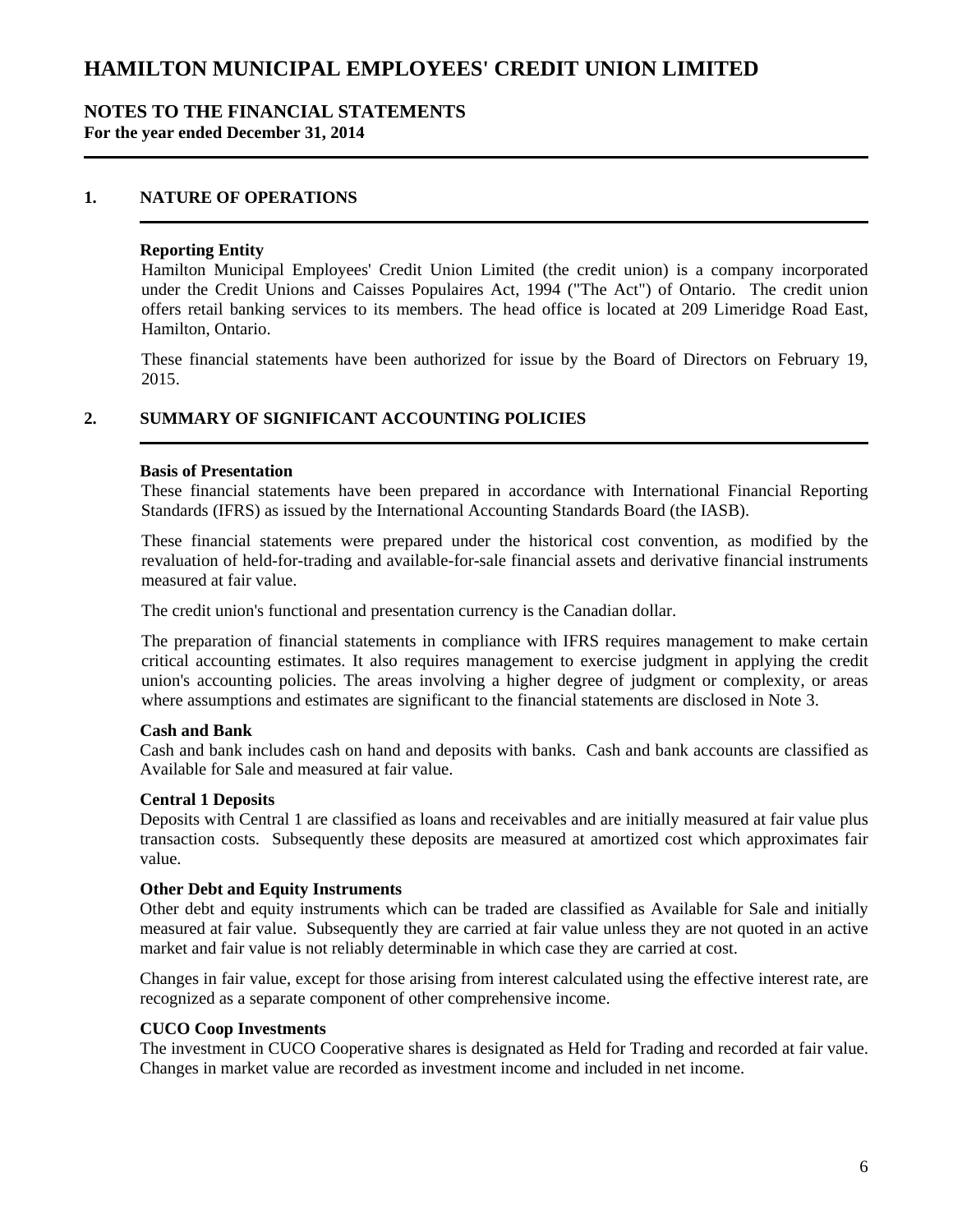## **NOTES TO THE FINANCIAL STATEMENTS For the year ended December 31, 2014**

## **2. SUMMARY OF SIGNIFICANT ACCOUNTING POLICIES (Cont'd)**

### **Hedges**

The credit union periodically enters into derivative contracts to manage financial risks associated with movements in interest rates. The credit union does not enter into derivative financial instruments for trading or speculative purposes.

When derivatives are used to manage exposures, the credit union determines, for each derivative, whether hedge accounting can be applied. Where hedge accounting can be applied, a hedge relationship is designated as a cash flow hedge of a specifically identified group of assets or liabilities. The credit union formally assesses and documents whether these derivatives are effective in offsetting changes in cash flows of hedged assets or liabilities.

These derivatives are carried at fair value and are reported as assets when they have a positive fair value and as liabilities when they have a negative fair value. Gains and losses resulting from changes in fair value of the effective portion of the derivative instrument are recorded in other comprehensive income until the hedged item is recognized in income. The ineffective portion is recognized immediately in income as other income.

#### **Market Based Deposits**

The credit union has various deposits from members whereby interest will be paid based on certain market indicators. To offset exposure to fluctuations in these indicators, the credit union has entered into derivative contracts with Central 1 whereby Central 1 will pay the interest on these deposits. In return, the credit union will pay a fixed rate of interest to Central 1 on these deposits. These derivative contracts are designated as at fair value through profit or loss and are measured at fair value both initially and subsequently.

### **Loans to Members**

All loans to members are financial assets with fixed or determinable payments that are not quoted in an active market and have been classified as loans and receivables. Member loans are initially measured at fair value, net of loan origination fees. Loans are subsequently measured at amortized cost using the effective interest rate method, less any impairment. An allowance for doubtful loans is deducted from the total of the loans on the balance sheet.

This allowance is calculated at the greater of the amount determined by specific account or the minimum allowance prescribed by By-Law #6 of the Deposit Insurance Corporation of Ontario.

### **Property, Plant and Equipment and Amortization**

Property, plant and equipment assets are stated at cost. Amortization is provided for in the accounts as follows:

| <b>Building</b>        | 40 years straight line      |
|------------------------|-----------------------------|
| Leasehold improvements | Remaining term of the lease |
| Furniture and fixtures | 5 to 10 years straight line |
| Computer equipment     | 3 to 5 years straight line  |

#### **Intangible Assets**

Intangible assets consist of computer software, rights for the use of software, and costs incurred to acquire those rights. Intangible assets are initially recorded at cost and subsequently measured at cost less accumulated depreciation and accumulated impairment (losses). Amortization is provided using the straight-line basis over 25 years.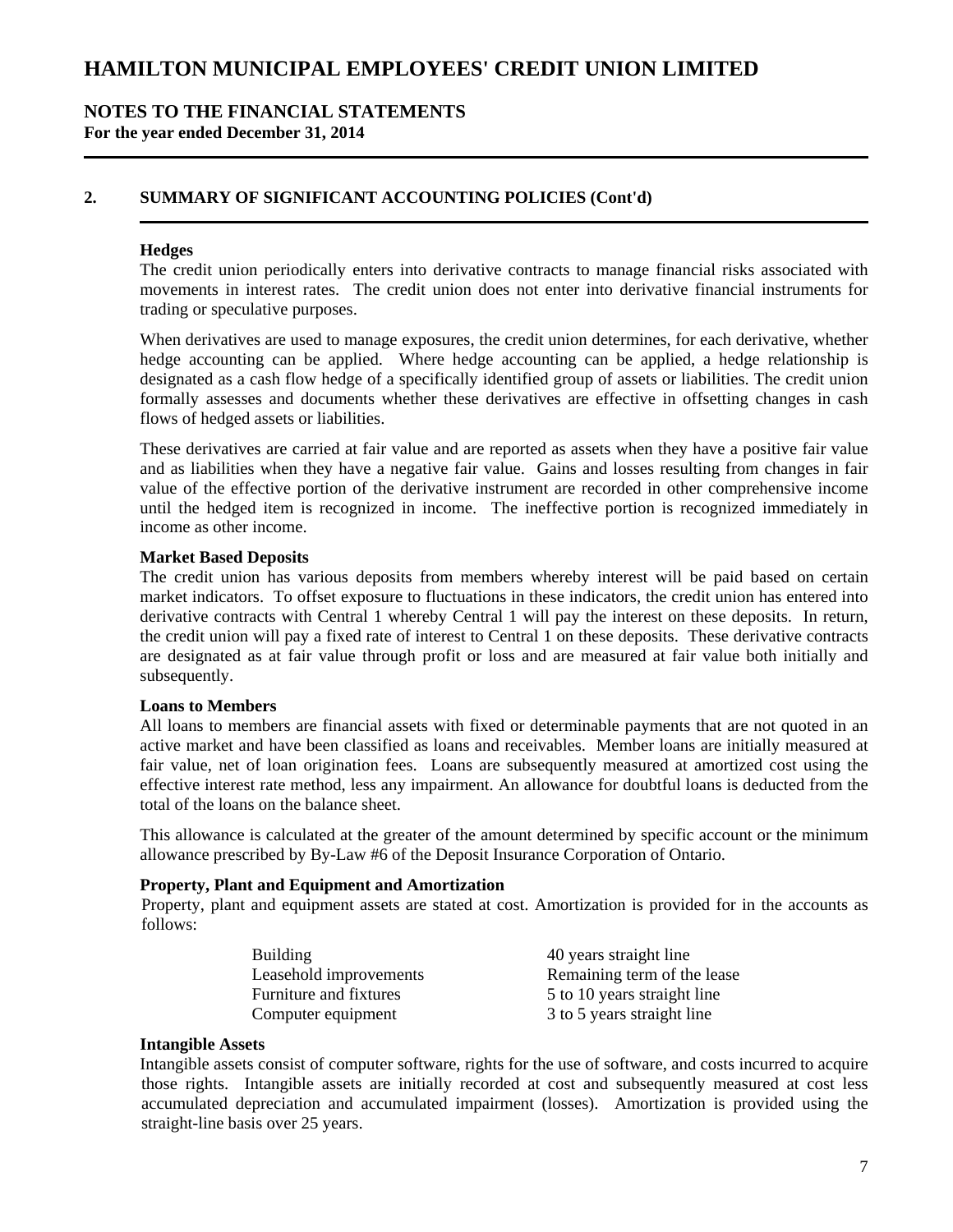## **NOTES TO THE FINANCIAL STATEMENTS For the year ended December 31, 2014**

## **2. SUMMARY OF SIGNIFICANT ACCOUNTING POLICIES (Cont'd)**

### **Accounts Payable**

Liabilities for trade creditors and other payables are classified as other financial liabilities and initially measured at fair value net of any transaction costs directly attributable to the issuance of the instrument and subsequently are carried at amortized cost using the effective interest rate method.

### **Income Taxes**

Income tax expense comprises current and deferred tax. Current tax and deferred tax are recognized in net income except to the extent that it relates to a business combination, or items recognized directly in equity or in other comprehensive income.

Current income taxes are recognized for the estimated income taxes payable or receivable on taxable income or loss for the current year and any adjustment to income taxes payable in respect of previous years. Current income taxes are measured at the amount expected to be recovered from or paid to the taxation authorities using tax rates and tax laws that have been enacted or substantively enacted by the year-end date.

Deferred tax assets and liabilities are recognized where the carrying amount of an asset or liability differs from its tax base.

Recognition of deferred tax assets for unused tax losses, tax credits and deductible temporary differences is restricted to those instances where it is probable that future taxable income will be available to allow the deferred tax asset to be utilized. Deferred tax assets are reviewed at each reporting date and are reduced to the extent that it is no longer probable that the related tax benefit will be realized.

The amount of the deferred tax asset or liability is measured at the amount expected to be recovered from or paid to the taxation authorities. This amount is determined using tax rates and tax laws that have been enacted or substantively enacted by the year-end date and are expected to apply when the liabilities / (assets) are settled / (recovered).

### **Member Deposits**

All member deposits are initially measured at fair value, net of any transaction costs directly attributable to the issuance of the instrument. Member deposits are subsequently measured at amortized cost, using the effective interest rate method.

### **Members' Shares**

Members' shares issued by the credit union are classified as equity only to the extent that they do not meet the definition of a financial liability or financial asset.

### **Provisions**

Provisions are recognized for liabilities of uncertain timing or amount that have arisen as a result of past transactions, including legal or constructive obligations. The provision is measured at the best estimate of the expenditure required to settle the obligation at the reporting date.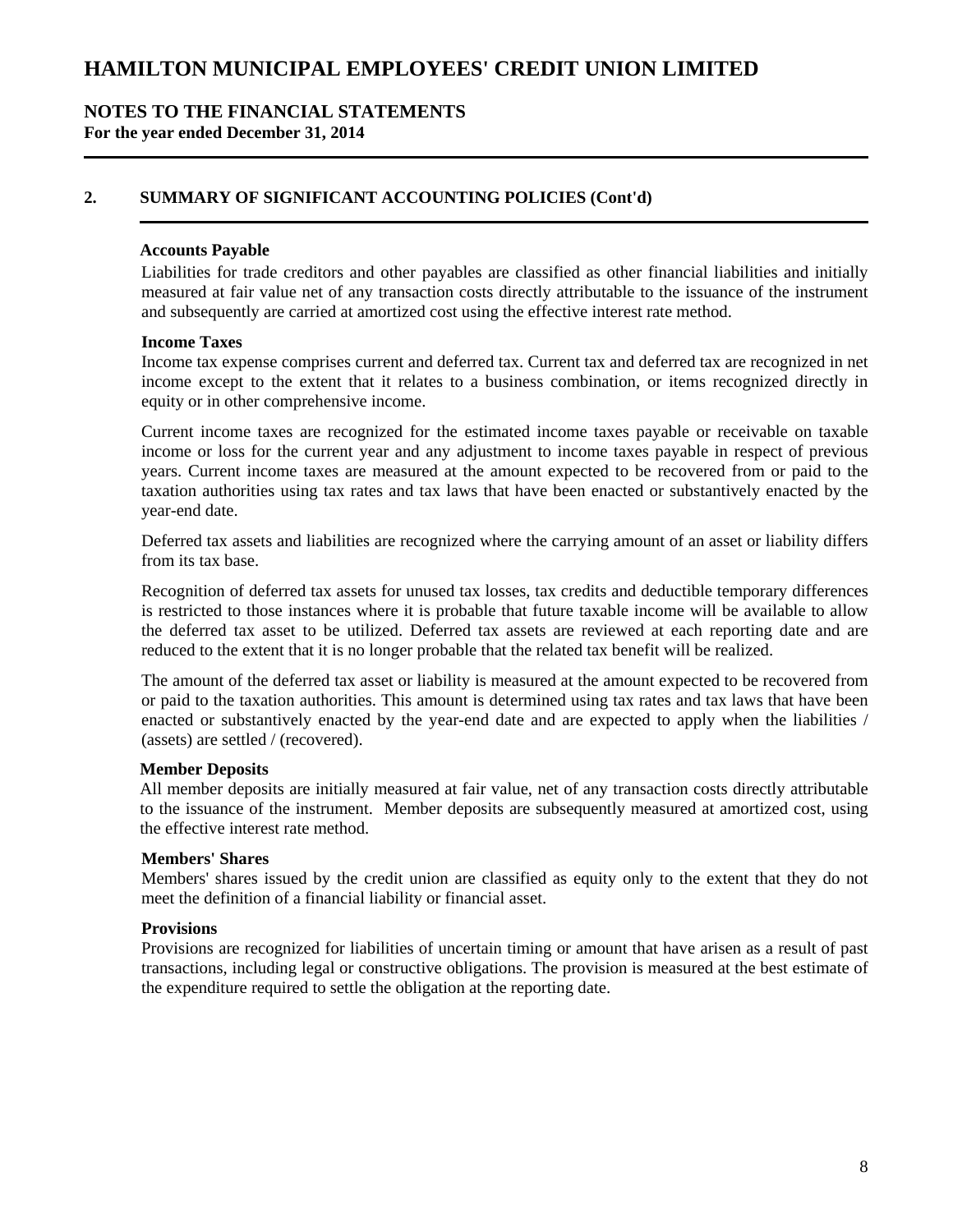## **NOTES TO THE FINANCIAL STATEMENTS For the year ended December 31, 2014**

## **2. SUMMARY OF SIGNIFICANT ACCOUNTING POLICIES (Cont'd)**

### **Revenue Recognition**

Interest on loans and investments is recognized as earned at the end of each month and when ultimate collection is reasonably assured. Other income consists of commission income, service charges, and rent. Other income is recognized when the transaction generating the commission or service charge occurs. Rental income is earned at the end of each month of the rental contract.

### **Foreign Currency Translation**

Foreign currency accounts are translated into Canadian dollars as follows:

At the transaction date, each asset, liability, revenue and expense dominated in a foreign currency is translated into Canadian dollars by the use of the exchange rate in effect at that date. At the year-end date, unsettled monetary assets and liabilities are translated into Canadian dollars by using the exchange rate in effect at the year-end date and the related translation differences are recognized in net income. Exchange gains and losses arising on the retranslation of available for sale financial assets are treated as a separate component of the change in fair value and recognized in net income.

### **Standards, Amendments and Interpretations Not Yet Effective**

Certain new standards, amendments and interpretations have been published that are mandatory for the credit union's accounting periods beginning on or after January 1, 2015 or later periods that the credit union has decided not to early adopt. The standards, amendments and interpretations that will be relevant to the credit union are:

(i) IFRS 9 Financial Instruments (2014) was released on July 24, 2014 as the final project to replace IAS 39 'Financial Instruments: Recognition and Measurement'. IFRS 9 simplifies the mixed measurement model and establishes two primary measurement categories for financial assets, amortized cost and fair value. The basis of classification depends on the entity's business model and the contractual cash flow characteristics of the financial asset. IFRS 9 also introduces a new "expected loss" impairment model which replaces the "incurred loss" model in IAS 39. IFRS 9 is effective for annual periods beginning on or after January 1, 2018. The Credit Union is in the process of evaluating the impact of the new standard and will continue to monitor developments that may impact its financial reporting.

None of the other new standards, interpretations or amendments, which are effective for the Credit Union's accounting periods beginning after January 1, 2015 and which have not been adopted early, are expected to impact on the credit union's future financial statements.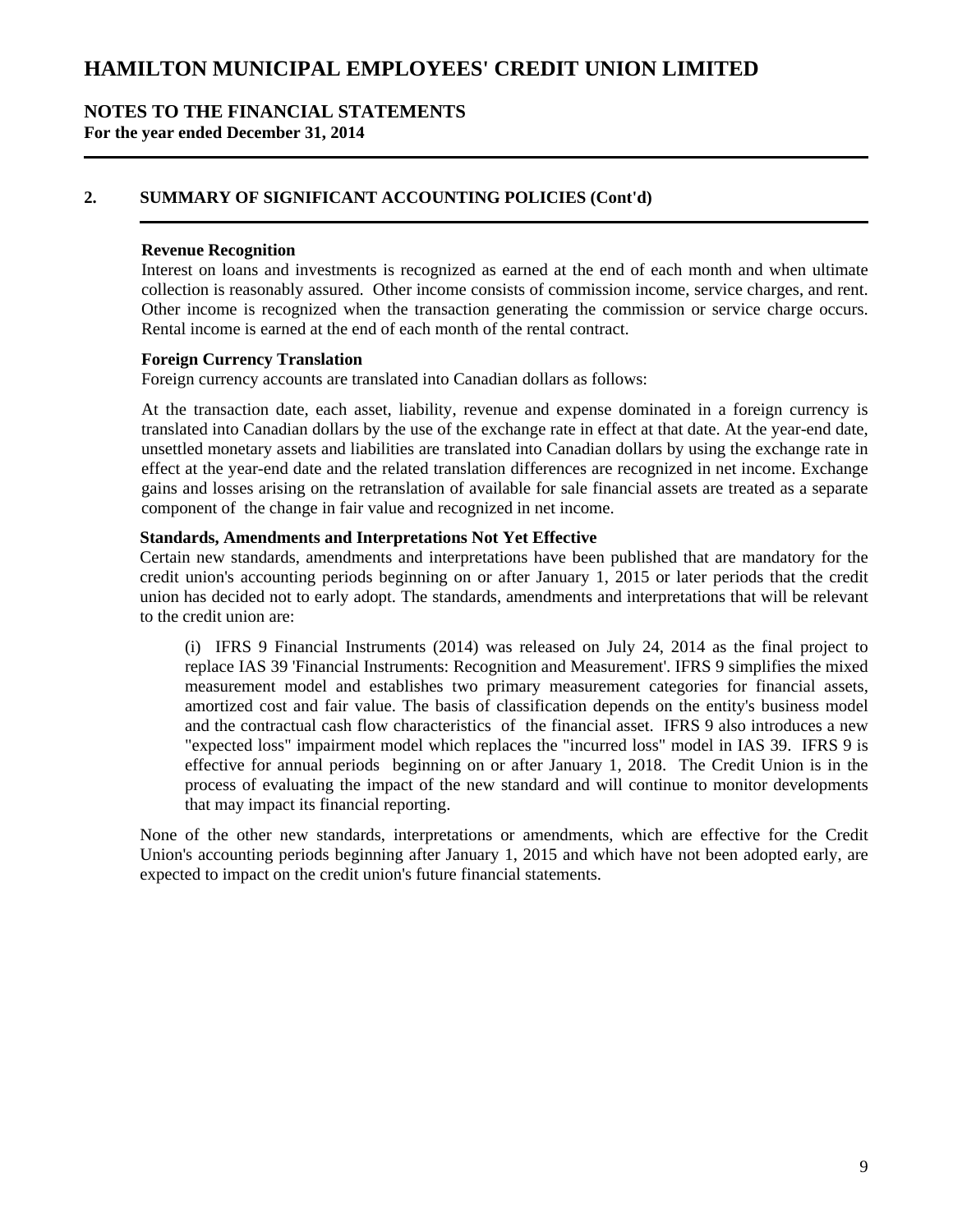## **NOTES TO THE FINANCIAL STATEMENTS For the year ended December 31, 2014**

## **3. CRITICAL ACCOUNTING ESTIMATES AND JUDGMENTS**

The credit union makes estimates and assumptions about the future that affect the reported amounts of assets and liabilities. Estimates and judgments are continually evaluated based on historical experience and other factors, including expectations of future events that are believed to be reasonable under the circumstances. In the future, actual experience may differ from these estimates and assumptions.

The effect of a change in an accounting estimate is recognized prospectively by including it in comprehensive income in the period of the change, if the change affects that period only; or in the period of the change and future periods, if the change affects both.

The estimates and assumptions that have a significant risk of causing material adjustment to the carrying amounts of assets and liabilities within the next financial year are discussed below.

### **Fair Value of Financial Instruments**

The credit union determines the fair value of financial instruments that are not quoted in an active market, using valuation techniques. Those techniques are significantly affected by the assumptions used, including discount rates and estimates of future cash flows. In that regard, the derived fair value estimates cannot always be substantiated by comparison with independent markets and, in many cases, may not be capable of being realized immediately.

### **Loan Loss Provision**

In determining whether an impairment loss should be recorded in the statement of comprehensive income the credit union makes judgment on whether objective evidence of impairment exists individually for financial assets that are individually significant. Where this does not exist the credit union uses its judgment to group member loans with similar credit risk characteristics to allow a collective assessment of the group to determine any impairment loss.

In determining the collective loan loss provision management uses estimates based on historical loss experience for assets with similar credit risk characteristics and objective evidence of impairment.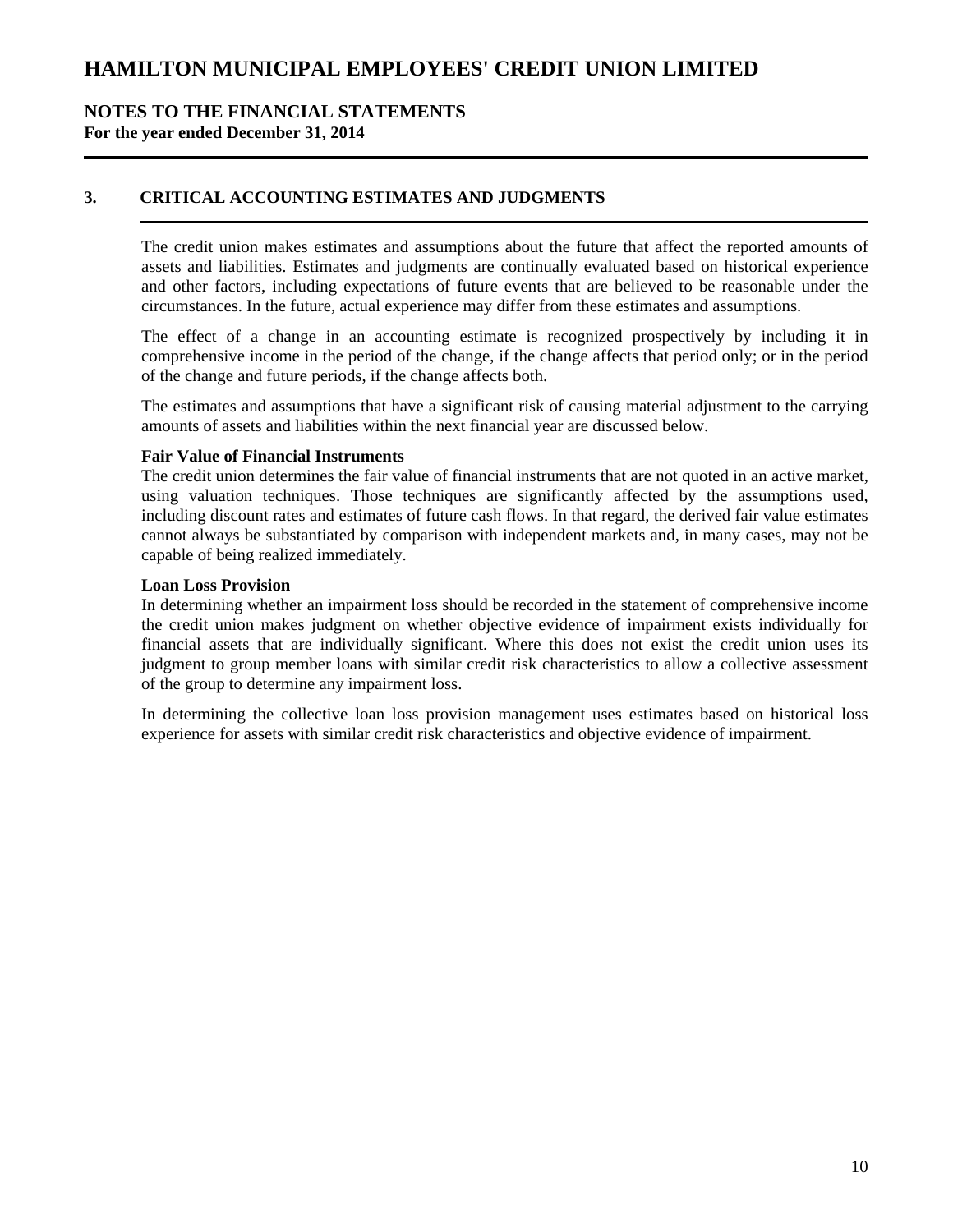## **NOTES TO THE FINANCIAL STATEMENTS For the year ended December 31, 2014**

| <b>INVESTMENTS</b>                  | 2014       | 2013       |
|-------------------------------------|------------|------------|
| <b>Debt Instruments</b>             |            |            |
| Central 1 Liquidity reserve deposit | 9,917,340  | 9,942,194  |
| Central 1 discount deposits         |            | 1,641,304  |
| Other debt instruments              |            | 2,355,764  |
| Accrued interest                    | 51,128     | 59,838     |
| <b>Total Central 1 Deposits</b>     | 9,968,468  | 13,999,100 |
| <b>Equity Instruments</b>           |            |            |
| Central 1 Credit Union - Class A    | 595,830    | 555,958    |
| Central 1 Credit Union - Class E    | 692,400    | 692,400    |
| <b>CUCO</b> Cooperative Association | 399,478    | 631,661    |
| Other investments                   | 1,485      | 1,485      |
| <b>Total Equity instruments</b>     | 1,689,193  | 1,881,504  |
|                                     | 11,657,661 | 15,880,604 |

As a condition of membership in Central 1, the credit union is required to maintain an interest bearing "liquidity reserve deposit" equal to 6% of its total assets at the end of each calendar quarter. Except for possible refunds occasioned by future reductions in total assets, this deposit is refundable to the credit union only in the event of the credit union's dissolution or withdrawal from membership in Central 1.

The shares in Central 1 are required as a condition of membership and are redeemable upon withdrawal of membership or at the discretion of the Board of Directors of Central 1. In addition, the member credit unions are subject to additional capital calls at the discretion of the Board of Directors.

Central 1 Class A shares are subject to an annual rebalancing mechanism and are redeemable at the option of Central 1. There is no separately quoted market value for these shares, however fair value is determined to be equivalent to the par value.

Central 1 Class E shares are redeemable at \$100 per share. There is no separately quoted market value for these shares. The fair value is determined to equal the redemption value.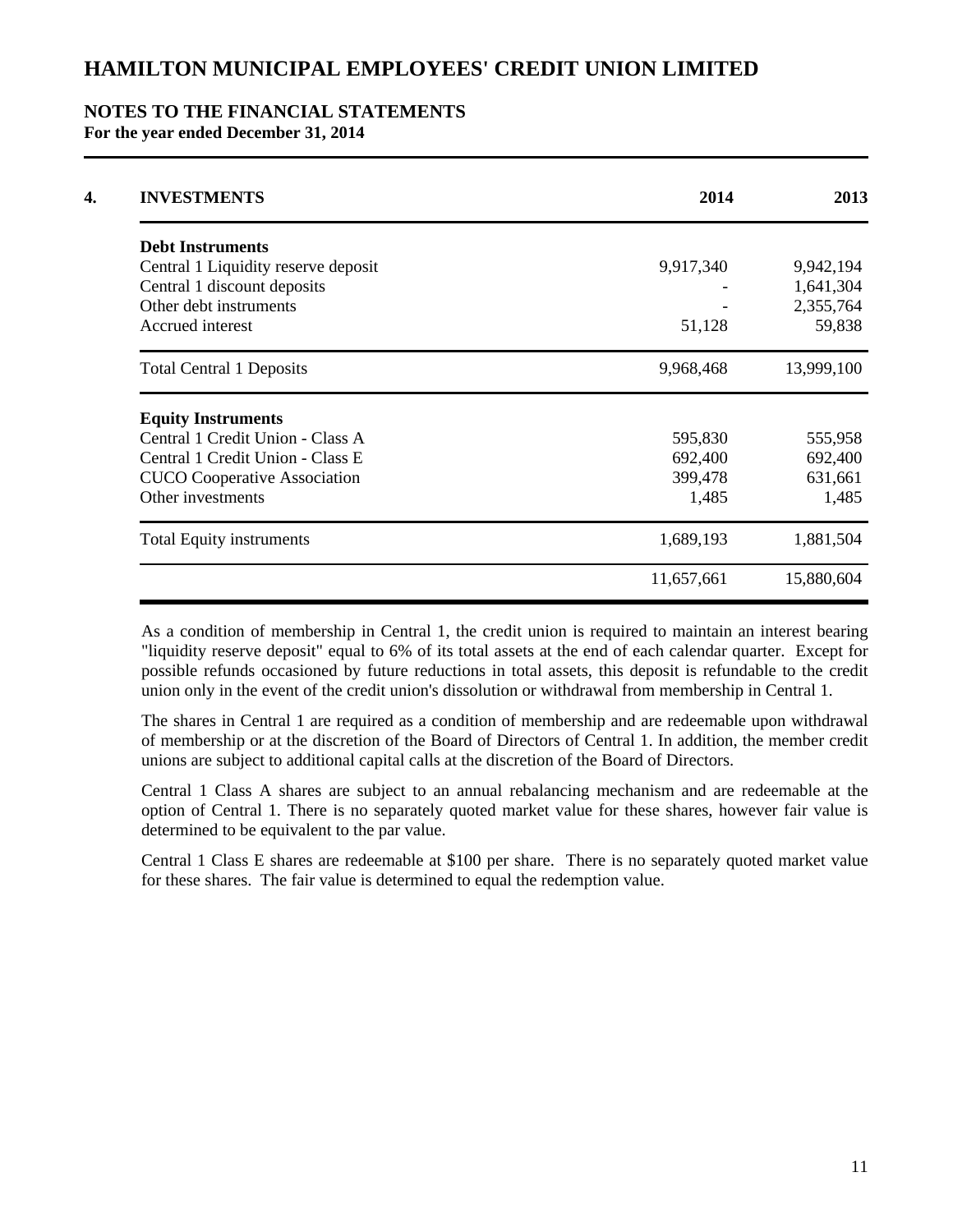## **NOTES TO THE FINANCIAL STATEMENTS For the year ended December 31, 2014**

## **4. INVESTMENTS (Cont'd)**

### **CUCO Cooperative Association**

In 2008, as a condition of the formation of Central 1 Credit Union, the credit union was required to invest \$967,409 in ABCP 2008 Limited Partnership units. On August 17, 2011, Credit Union Central of Ontario became CUCO Cooperative Association (CUCO Coop). On August 31, 2011, CUCO Coop purchased all of the assets of ABCP 2008 Limited Partnership in exchange for shares of CUCO Coop. On September 2, 2011, ABCP 2008 Limited Partnership distributed to each credit union such credit union's proportionate share of CUCO Coop Class B Investment Shares. The value previously held in the form of the credit union's LP units was effectively transferred to its new CUCO Coop Class B Investment Shares and the LP units have no value. As of September 2, 2011, the credit union received 252,660,328 Class B Investment Shares, which is 0.7243% of the total Class B Investment Shares outstanding. The credit union has designated this investment as Held for Trading and adjustments to fair value are included in investment income. The fair value of the investment is determined by an independent valuation of the underlying investments of the CUCO Coop using valuation techniques based on discounted expected future cash flows.

## **5. DERIVATIVES**

The credit union has outstanding \$6,062,385 (2013 - \$8,648,869) in index linked term deposits to its members. The index linked term deposits are three and five year deposits that pay interest at the end of the term, based on the performance of a variety of indices. The embedded derivative associated with these deposits are presented in liabilities and have a fair value of \$565,911 (2013 - \$811,437).

The credit union has entered into hedge agreements with Central 1 to offset the exposure to the indices associated with this product, whereby the credit union pays a fixed rate of interest for the term of each index linked term deposit on the face value of the deposits sold. At the end of the term, the credit union receives an amount equal to the amount that will be paid to the depositors, based on the performance of the indices. As at December 31, 2014, the credit union had entered into such contracts on index linked term deposits for a total of \$6,063,334. The agreements are secured by a general security agreement covering all assets of the credit union.

From time to time, in the ordinary course of business, the credit union enters into interest rate swaps in order to hedge against exposure to interest rate fluctuations. At December 31, 2014, the credit union was party to nine such agreements with Central 1 Credit Union, two of which have a delayed start date of January 19, 2015. The agreements, in aggregate, represent a notional principal amount of \$17,500,000 (\$15,000,000 in 2013), maturing between March 2015 and June 2018.

Under the terms of these agreements, the credit union has contracted with the counter party to pay interest at a variable rate equivalent to the one month CDOR rate to be repriced monthly, while receiving interest at a fixed rate on the notional principal amount. The credit union is currently receiving or will receive fixed rates on these swaps ranging from 1.55% to 2.01% and is paying variable rates as at December 31, 2014 ranging from 1.273% to 1.29%.

In the normal course of operations, the credit union enters into foreign exchange forward contracts to buy or sell foreign currencies at a set exchange rate. No such contracts were in effect at year-end.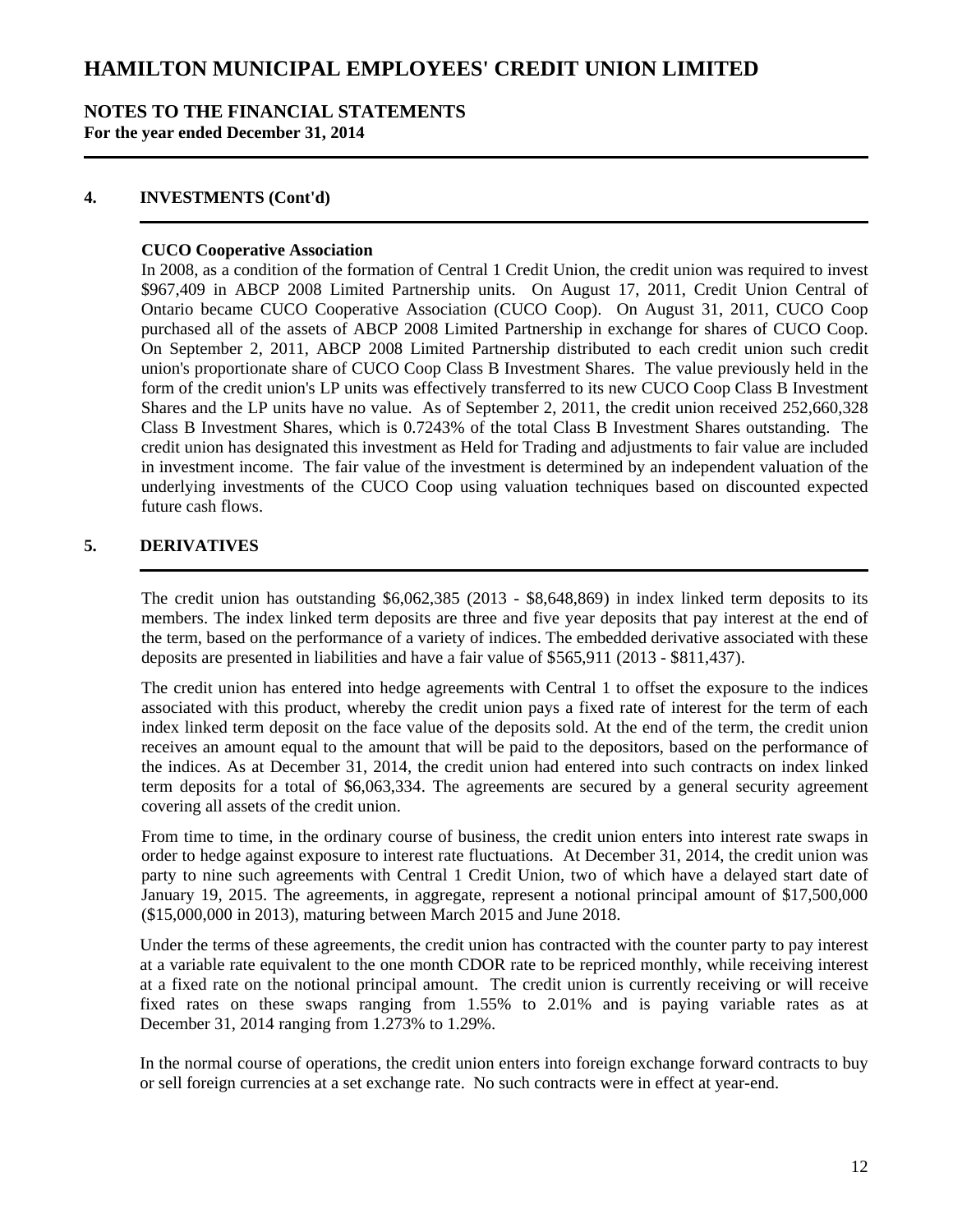### **NOTES TO THE FINANCIAL STATEMENTS For the year ended December 31, 2014**

## **5. DERIVATIVES (Cont'd)**

|                                                        | 2014    | 2013    |
|--------------------------------------------------------|---------|---------|
| <b>Derivative assets</b>                               |         |         |
| Index linked hedge receivable from Central 1           | 565,911 | 811,437 |
| Interest rate swaps                                    | 78,051  | 52,657  |
|                                                        | 643,962 | 864,094 |
| <b>Derivative liabilities</b>                          |         |         |
| Index linked derivatives payable<br>on member deposits | 565,911 | 811,437 |

These derivatives have a fair value that varies based on the particular contract and changes in interest rates. The purpose of these derivatives is to provide a hedge against interest rate fluctuations by improving the credit union's matching of its asset and liability positions.

| <b>LOANS TO MEMBERS</b>                     | 2014        | 2013        |
|---------------------------------------------|-------------|-------------|
| Personal loans                              | 17,219,784  | 16,974,232  |
| Residential mortgages                       | 121,060,017 | 119,089,432 |
| Bridge loans                                |             | 93,437      |
| Syndicated loans                            | 5,273,714   | 5,182,787   |
| Accrued interest                            | 204,529     | 230,258     |
|                                             | 143,758,044 | 141,570,146 |
| Less: allowance for impaired loans (Note 7) | 127,266     | 192,074     |
| <b>Total Loans Receivable</b>               | 143,630,778 | 141,378,072 |

Personal loans consist of term loans and lines of credit that are not real estate secured and, as such, have various repayment terms. Some personal loans are secured by wage assignments and personal property or investments, and others are secured by wage assignment only. Personal loans have fixed or variable interest rates and a maximum term of 5 years with an average rate of 6.84% at December 31, 2014 (6.92% in 2013).

Residential mortgages are loans and lines of credit secured by residential property and are generally repayable monthly with blended payments of principal and interest. Residential mortgages have fixed or variable interest rates with an average rate of 3.79% at December 31, 2014 (3.86% in 2013).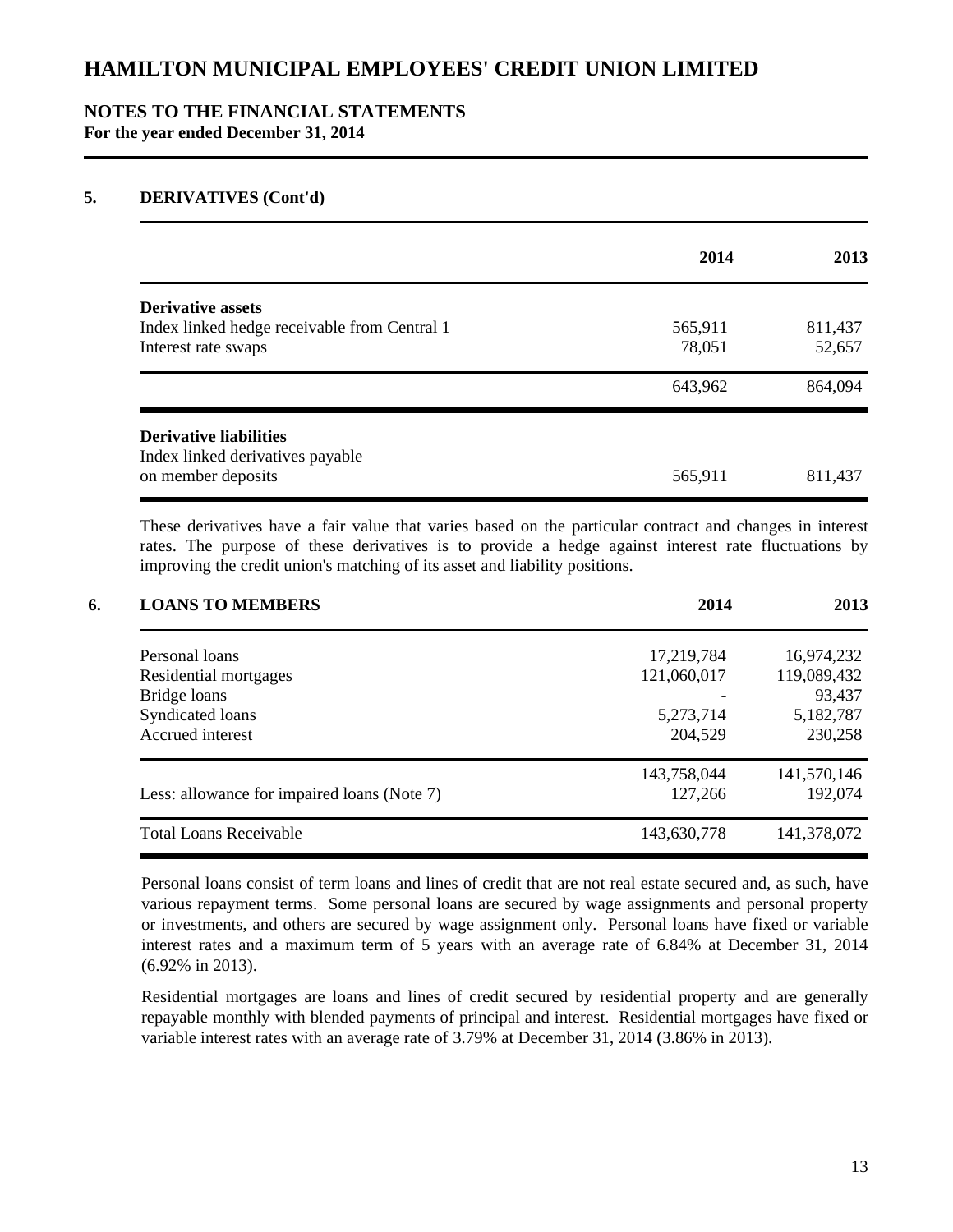## **NOTES TO THE FINANCIAL STATEMENTS For the year ended December 31, 2014**

## **6. LOANS TO MEMBERS (Cont'd)**

Syndicated loans consist of commercial loans and mortgages to individuals, partnerships and corporations and have various repayment terms. They are secured by various types of collateral including mortgages on real property, general security agreements, and personal guarantees. These loans have fixed or variable interest rates with an average rate of 4.59% at December 31, 2014 (5.26% in 2013).

### **Credit Quality of Loans**

It is not practical to value all collateral as at the balance sheet date due to the variety of assets and conditions. A breakdown of the security held on a portfolio basis is as follows:

|                                      | 2014        | 2013        |
|--------------------------------------|-------------|-------------|
| Unsecured loans                      | 5,610,872   | 5,154,215   |
| Loans secured by cash or property    | 11,608,912  | 11,913,454  |
| Residential mortgages                | 98,634,689  | 96,314,864  |
| Insured residential mortgages        | 22,425,328  | 22,774,568  |
| Loans secured by commercial property | 5,273,714   | 5,182,787   |
|                                      | 143,553,515 | 141,339,888 |

### **Concentration of Risk**

The credit union has an exposure to groupings of individual loans which concentrate risk and create exposure to particular segments as follows:

Individual or related groups of members loans which exceed 10% of members' equity:

|                  | 2014      | 2013      |
|------------------|-----------|-----------|
| Syndicated loans | 1,456,271 | 1,382,169 |

All member loans are with members located in Southwestern Ontario.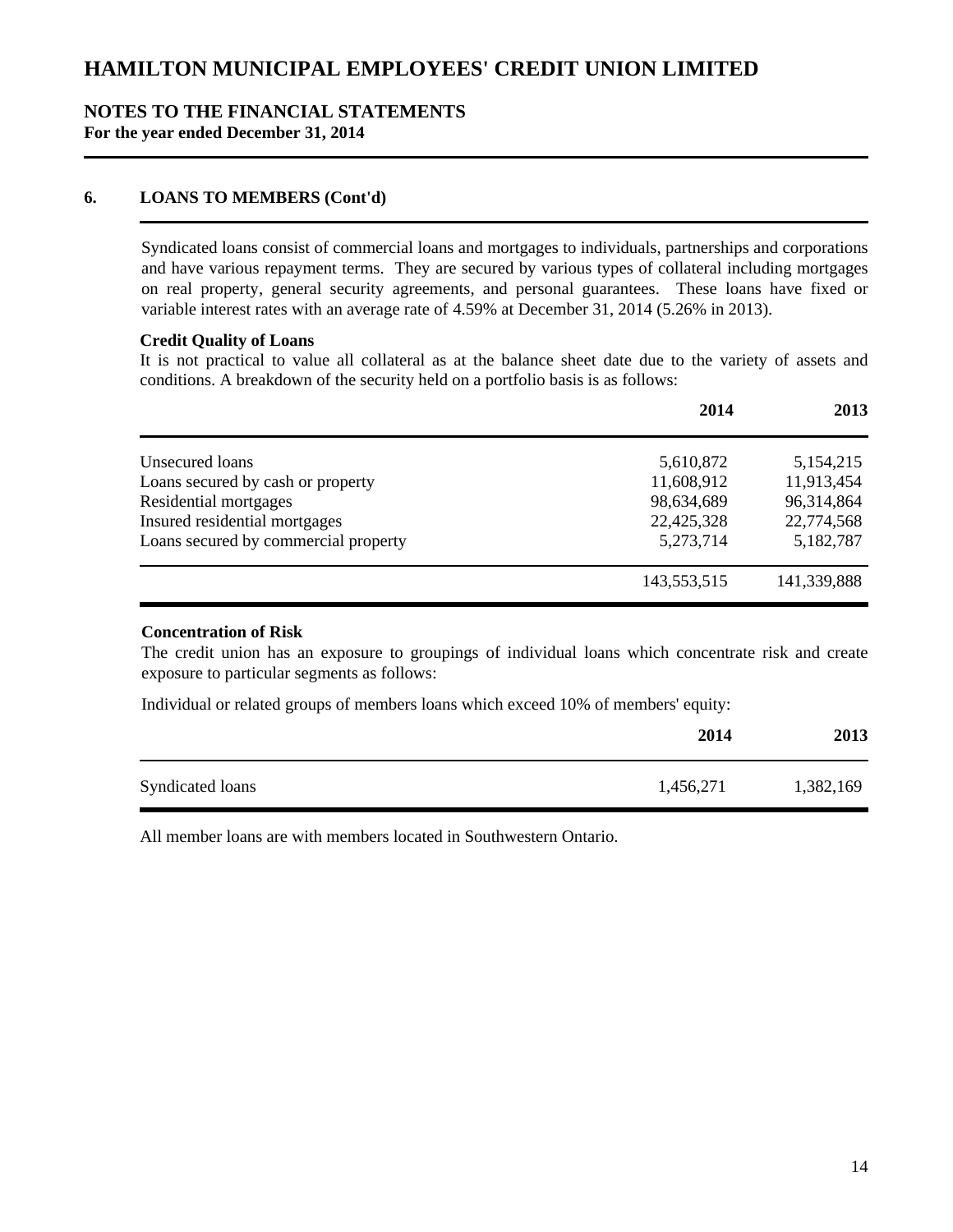## **NOTES TO THE FINANCIAL STATEMENTS For the year ended December 31, 2014**

## **7. ALLOWANCE FOR IMPAIRED LOANS**

| Total allowance for impaired loan provision comprises: | 2014             | 2013              |
|--------------------------------------------------------|------------------|-------------------|
| Collective provision<br>Individual specific provision  | 86,620<br>40,646 | 84,864<br>107,210 |
| Total provision                                        | 127,266          | 192,074           |

The allowance for impaired loans is broken down as follows:

|                       | <b>Allowance for Impaired Loans</b><br>2014<br>2013 |         | 2014    | <b>Aggregate Impaired Loans</b><br>2013 |
|-----------------------|-----------------------------------------------------|---------|---------|-----------------------------------------|
| Personal loans        | 40,440                                              | 89,667  | 40,440  | 95,602                                  |
| Lines of credit       | 206                                                 | 11,034  | 29,507  | 14,480                                  |
| Non-specified loans   | 86,620                                              | 84,864  |         |                                         |
| Residential mortgages | $\overline{\phantom{a}}$                            | 6,509   | 82,228  | 670,943                                 |
|                       | 127,266                                             | 192,074 | 152,175 | 781,025                                 |

Movement in individual specific provision and collective provision for impairment:

| 2014                                       | <b>Specific</b><br><b>Provision</b> | <b>Collective</b><br><b>Provision</b> | Total      |
|--------------------------------------------|-------------------------------------|---------------------------------------|------------|
| Balance at January 1, 2014                 | 107,210                             | 84,864                                | 192,074    |
| Recoveries of loans previously written off | 11,427                              |                                       | 11,427     |
| Provision charged to net income            | 50,407                              | 1,756                                 | 52,163     |
|                                            | 169,044                             | 86,620                                | 255,664    |
| Loans written off                          | (128, 398)                          |                                       | (128, 398) |
| Balance at December 31, 2014               | 40,646                              | 86,620                                | 127,266    |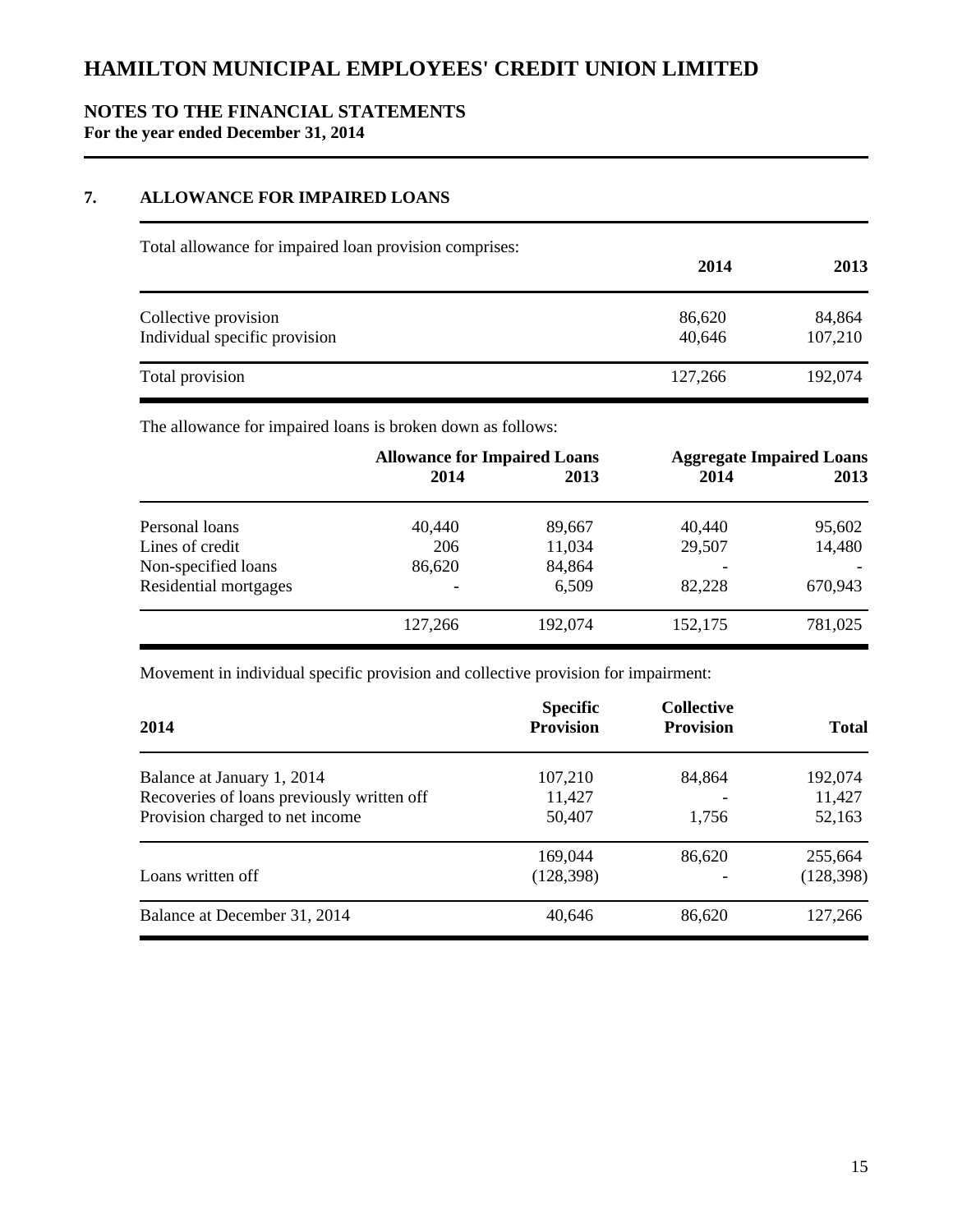## **NOTES TO THE FINANCIAL STATEMENTS For the year ended December 31, 2014**

| 2013                                       | <b>Specific</b><br><b>Provision</b> | <b>Collective</b><br><b>Provision</b> | <b>Total</b> |
|--------------------------------------------|-------------------------------------|---------------------------------------|--------------|
| Balance at January 1, 2013                 | 80,660                              | 81,307                                | 161,967      |
| Recoveries of loans previously written off | 14,357                              |                                       | 14,357       |
| Provision charged to net income            | 132,695                             | 3,557                                 | 136,252      |
|                                            | 227,712                             | 84,864                                | 312,576      |
| Loans written off                          | (120, 502)                          |                                       | (120, 502)   |
| Balance at December 30, 2013               | 107,210                             | 84,864                                | 192,074      |

## **7. ALLOWANCE FOR IMPAIRED LOANS (Cont'd)**

### **Key Assumptions in Determining the Allowance for Impaired Loans Collective Provision**

The credit union has determined the likely impairment loss on loans which have not maintained the loan repayments in accordance with the loan contract, or where there is other evidence of potential impairment such as industrial restructuring, job losses or economic circumstances. In identifying the impairment likely from these events the credit union estimates the potential impairment using the loan type, industry, geographical location, type of loan security, the length of time the loans are past due and the historical loss experience. The circumstances may vary for each loan over time, resulting in higher or lower impairment (losses). The methodology and assumptions used for estimating future cash flows are reviewed regularly by the credit union to reduce any differences between loss estimates and actual loss experience.

For purposes of the collective provision, loans are classified into separate groups with similar risk characteristics, based on the type of product and type of security.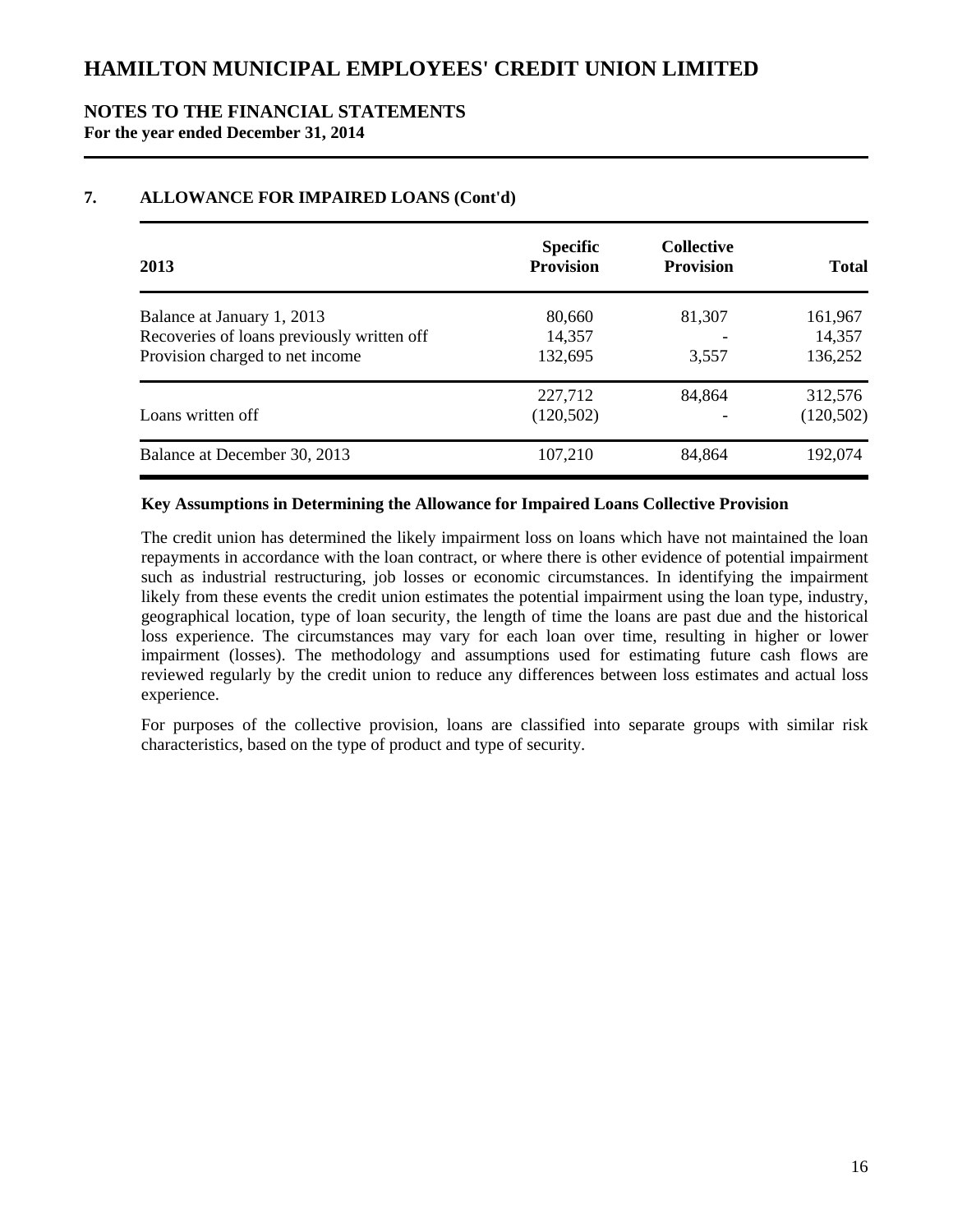## **NOTES TO THE FINANCIAL STATEMENTS**

**For the year ended December 31, 2014**

## **8. PROPERTY, PLANT AND EQUIPMENT**

|                                 | Land    |           | Leasehold<br><b>Building Improvements</b> | Furniture &<br><b>Fixtures</b> | Computer<br><b>Equipment</b> | <b>Total</b> | <b>Intangibles</b> |
|---------------------------------|---------|-----------|-------------------------------------------|--------------------------------|------------------------------|--------------|--------------------|
| Cost                            |         |           |                                           |                                |                              |              |                    |
| Balance at December 31, 2012    | 437,779 | 1,922,828 | 981,449                                   | 634,576                        | 1,375,270                    | 5,351,902    |                    |
| <b>Additions</b>                |         | 74,563    | 6,780                                     | 41,006                         | 325,840                      | 448,189      | 357,882            |
| Disposals                       |         |           |                                           |                                | (335, 149)                   | (335, 149)   |                    |
| Balance at December 30, 2013    | 437,779 | 1,997,391 | 988,229                                   | 675,582                        | 1,365,961                    | 5,464,942    | 357,882            |
| <b>Additions</b>                |         | 83        |                                           | 19,020                         | 69,186                       | 88,289       | 11,203             |
| Balance at December 31, 2014    | 437,779 | 1,997,474 | 988,229                                   | 694,602                        | 1,435,147                    | 5,553,231    | 369,085            |
| <b>Accumulated Amortization</b> |         |           |                                           |                                |                              |              |                    |
| Balance at December 31, 2012    |         | 852,341   | 272,967                                   | 485,211                        | 1,154,107                    | 2,764,626    |                    |
| Amortization expense            |         | 56,253    | 67,810                                    | 38,077                         | 118,421                      | 280,561      | 11,754             |
| Disposals                       |         |           |                                           |                                | (335, 149)                   | (335, 149)   |                    |
| Balance at December 30, 2013    |         | 908,594   | 340,777                                   | 523,288                        | 937,379                      | 2,710,038    | 11,754             |
| Amortization expense            |         | 58,151    | 68,008                                    | 35,876                         | 141,368                      | 303,403      | 40,401             |
| Balance at December 31, 2014    |         | 966,745   | 408,785                                   | 559,164                        | 1,078,747                    | 3,013,441    | 52,155             |
| Net book value                  |         |           |                                           |                                |                              |              |                    |
| December 31, 2013               | 437,779 | 1,088,797 | 647,452                                   | 152,294                        | 428,582                      | 2,754,904    | 346,128            |
| December 31, 2014               | 437,779 | 1,030,729 | 579,444                                   | 135,438                        | 356,400                      | 2,539,790    | 316,930            |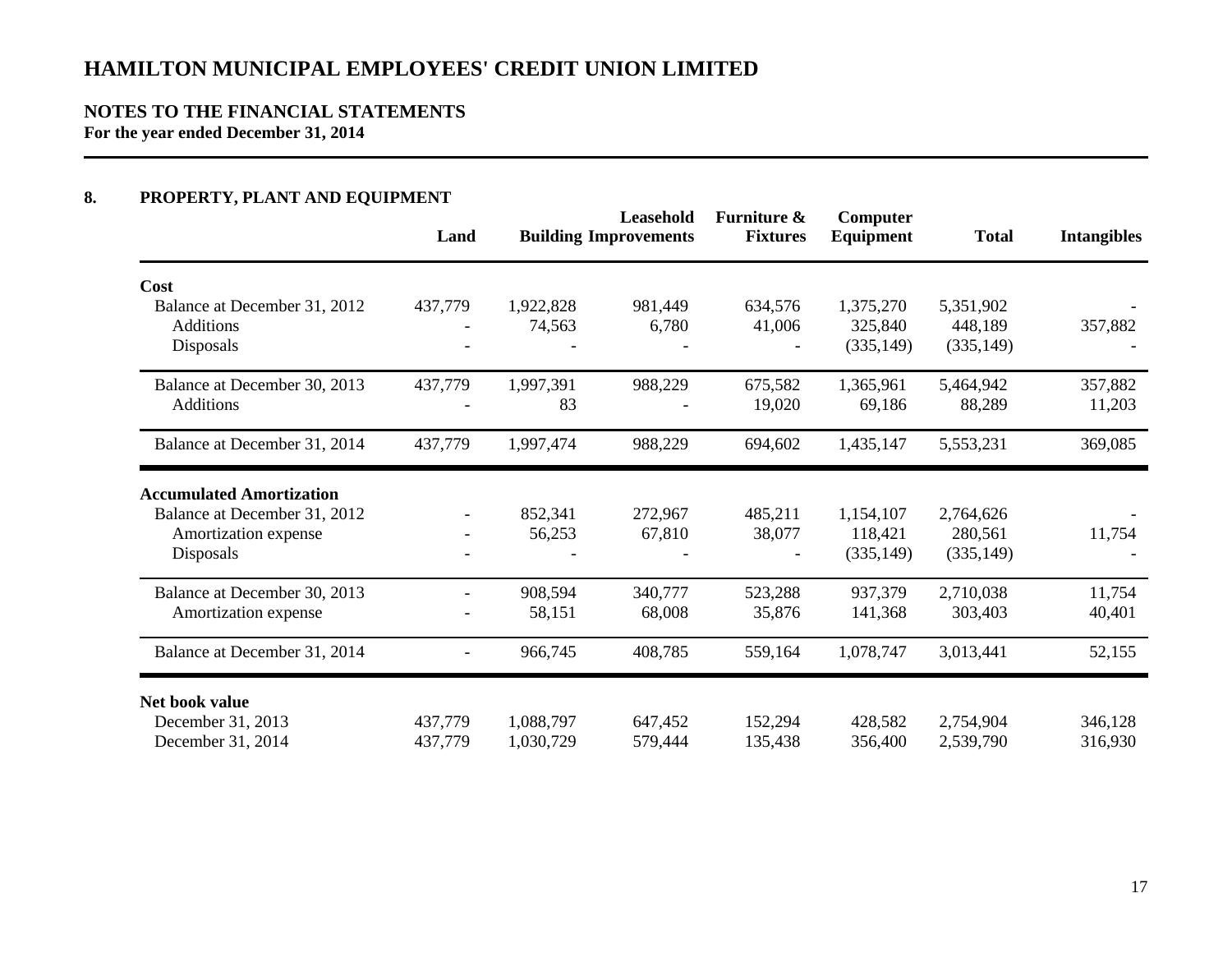### **NOTES TO THE FINANCIAL STATEMENTS For the year ended December 31, 2014**

| <b>MEMBERS' DEPOSITS</b>            | 2014        | 2013        |
|-------------------------------------|-------------|-------------|
| Chequing accounts                   | 13,675,317  | 13,110,244  |
| Savings accounts                    | 49,661,960  | 52,367,783  |
| Term deposits                       | 23,943,015  | 21,356,193  |
| Tax free savings accounts           | 11,387,420  | 9,639,943   |
| Registered retirement savings plans | 36,281,695  | 39,846,855  |
| Registered retirement income funds  | 15,174,662  | 14,462,621  |
| Accrued interest                    | 680,042     | 601,166     |
|                                     | 150,804,111 | 151,384,805 |

Chequing and savings accounts are due on demand.

Term deposits have fixed rates of interest for terms up to five years, or pay a return based on market indexes. Interest can be paid monthly, annually, or upon maturity. At December 31, 2014, the average interest rate on term deposits was 1.98% (1.81% in 2013).

Registered retirement savings plan accounts can be fixed or variable rate, or pay a return based on market indexes. Fixed rate deposits have similar terms and rates as the term deposits described above.

Registered retirement income fund accounts can be fixed or variable rate with terms similar to those of registered retirement savings plan accounts described above. Members may make withdrawals from RRIFs on a monthly or annual basis according to individual needs and statutory requirements.

Tax free savings accounts can be fixed or variable rate with terms and conditions similar to those of the registered retirement savings plan accounts described above.

### **Concentration of Risk**

The credit union has an exposure to groupings of individual deposits which concentrate risk and create exposure to particular segments.

No individuals or related groups of members' deposits exceed 1% of members' deposits.

All members' deposits are primarily with members located in Southwestern Ontario.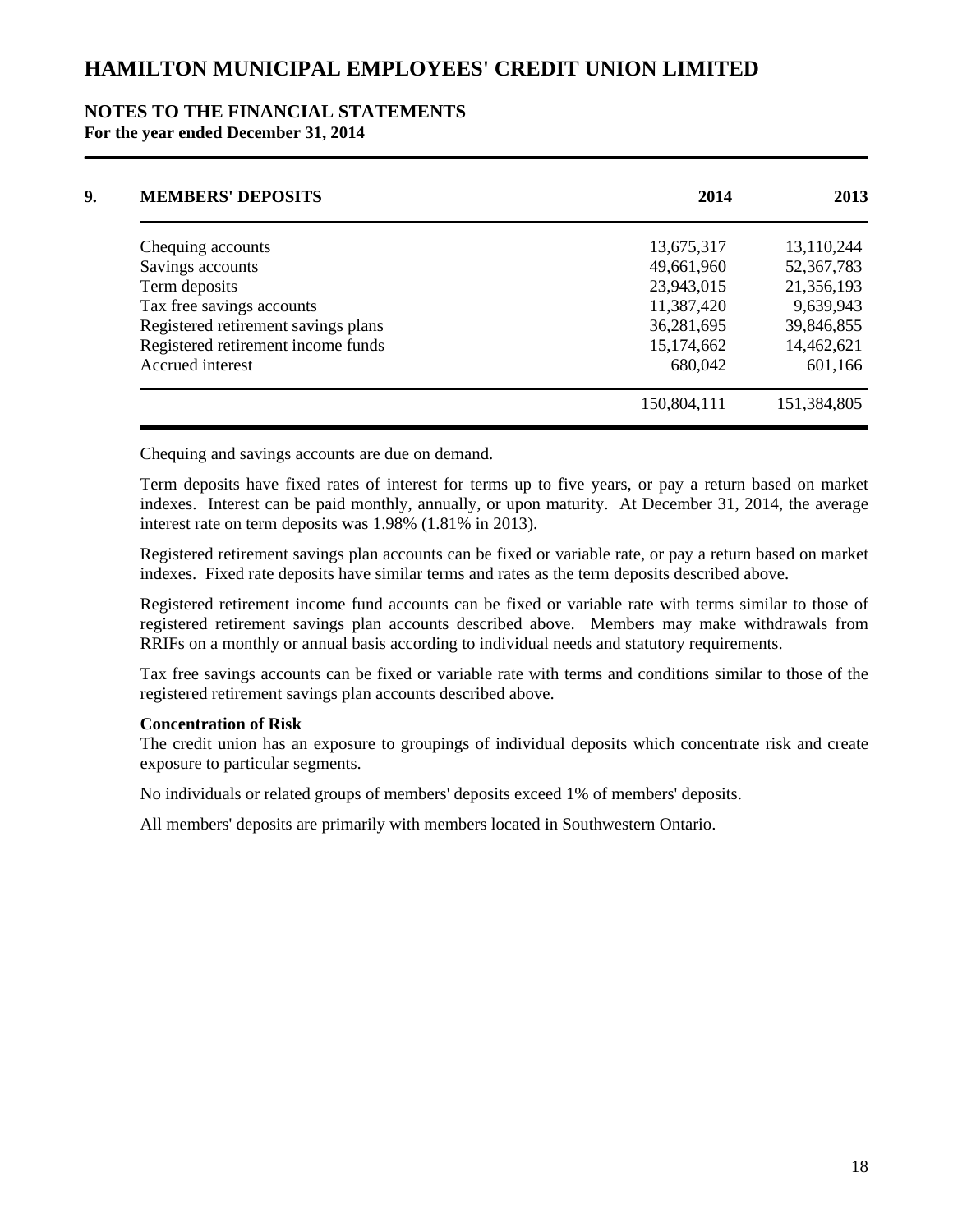## **NOTES TO THE FINANCIAL STATEMENTS For the year ended December 31, 2014**

### **10. MEMBERS' SHARE CAPITAL**

As a condition of membership, each member is required to hold a minimum of \$25 in membership shares. This capital is of a permanent nature which cannot be withdrawn except upon the death or withdrawal from membership of the member. Any special dividends added to a member's permanent share capital account cannot be withdrawn except on the above conditions. As at December 31, 2014, the credit union had 12,090 members.

### **11. RESERVES**

This amount is set aside in order to meet regulatory capital requirements (see Note 12) and to provide adequate operating capital.

On January 23, 2015, the Board of Directors approved a transfer of \$400,000 to this reserve from undivided earnings.

### **12. CAPITAL MANAGEMENT**

The credit union maintains policies and procedures relative to capital management so as to ensure that capital levels are sufficient to cover the risks inherent in the business. The credit union considers its capital to comprise cash resources, membership shares, undivided earnings, reserves, and the general allowance against doubtful loans.

The credit unions and Caisses Populaires Act, 1994 requires that the credit union maintain regulatory capital of 4% of total assets and 8% of a risk weighted equivalent value. The risk weighted equivalent value is calculated by applying risk weight percentages as prescribed by the Act to various assets, operational and interest rate risk criteria.

| <b>Regulatory capital</b>               | 2014       | 2013       |
|-----------------------------------------|------------|------------|
| <b>Tier 1 Capital</b>                   |            |            |
| Membership shares                       | 974,107    | 1,008,225  |
| Undivided earnings                      | 109,044    | 213,821    |
| Reserves                                | 10,000,000 | 9,600,000  |
| <b>Tier 2 Capital</b>                   |            |            |
| Collective provision for impaired loans | 86,620     | 84,864     |
|                                         | 11,169,771 | 10,906,910 |
| Percentage of total assets              | 6.8%       | 6.6%       |
| Risk weighted equivalent value          | 74,943,899 | 75,076,751 |
| Percentage of risk weighted assets      | 14.9%      | 14.5%      |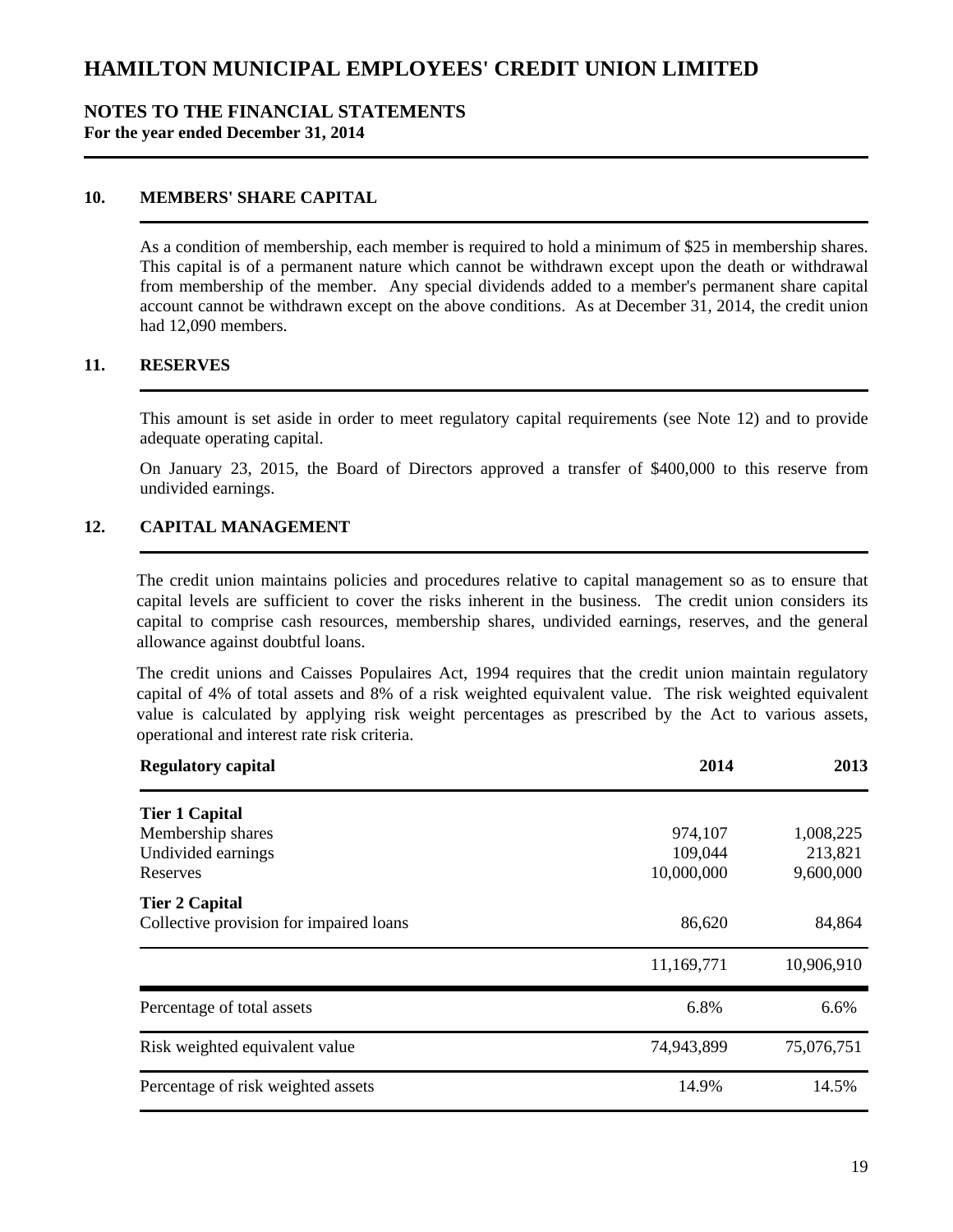## **NOTES TO THE FINANCIAL STATEMENTS For the year ended December 31, 2014**

## **12. CAPITAL MANAGEMENT (Cont'd)**

The Act also requires that the credit union maintain prudent levels of liquidity sufficient to meet its cash flow needs. Assets held for liquidity purposes include:

|                                                | 2014       | 2013       |
|------------------------------------------------|------------|------------|
| Cash                                           | 4,072,768  | 2,390,911  |
| Payroll deposits receivable                    | 206,167    | 358,163    |
| Liquidity deposits with Central 1 Credit Union | 9,917,340  | 9,942,194  |
| Other investments qualifying as liquidity      |            | 1,641,304  |
|                                                | 14,196,275 | 14,332,572 |
| % of member deposits                           | 9.46 %     | 9.51 %     |
| <b>INTEREST REVENUE</b>                        | 2014       | 2013       |
| Personal loans                                 | 1,180,296  | 1,111,069  |
| Mortgages                                      | 4,824,859  | 4,780,143  |
| Investments                                    | 278,979    | 476,649    |
|                                                | 6,284,134  | 6,367,861  |
| <b>INTEREST EXPENSE</b>                        | 2014       | 2013       |
| Demand savings accounts                        | 256,165    | 266,386    |
| Term deposits                                  | 412,987    | 369,627    |
| Tax free savings accounts                      | 139,502    | 114,640    |
| Registered retirement savings plans            | 561,148    | 668,234    |
| Registered retirement income funds             | 250,464    | 249,729    |
|                                                | 1,620,266  | 1,668,616  |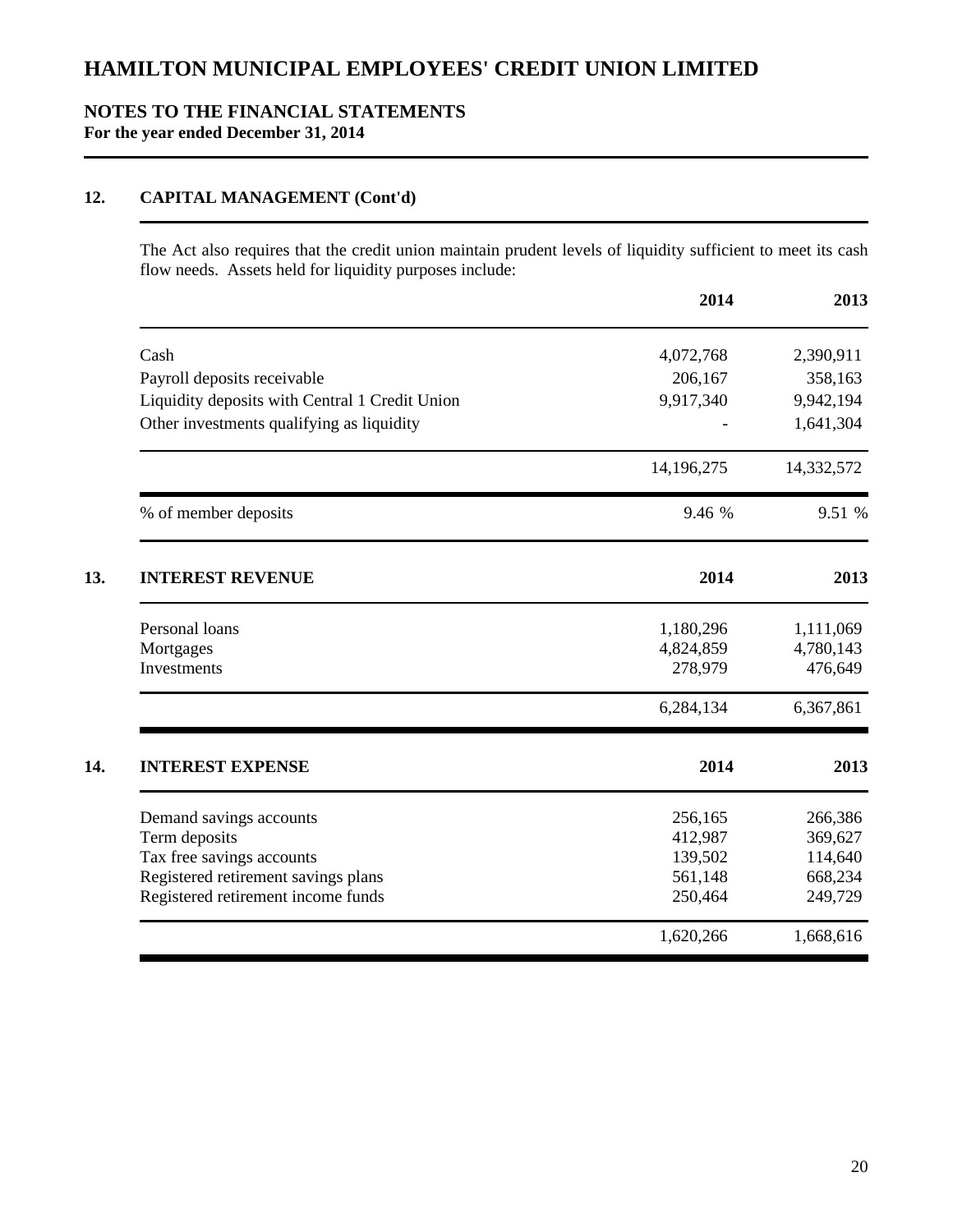## **NOTES TO THE FINANCIAL STATEMENTS For the year ended December 31, 2014**

## **15. INCOME TAX**

| The current income tax provision was calculated as follows:       |            |            |
|-------------------------------------------------------------------|------------|------------|
|                                                                   | 2014       | 2013       |
| Income per statement before income taxes                          | 349,262    | 469,385    |
| Capital cost allowance in excess of amortization                  | (100, 040) | (96, 689)  |
| Adjust allowance for impaired loans to allowance for tax purposes | (6,984)    | 3,011      |
| Unrealized investment income                                      | (32, 911)  | (103, 368) |
| Other adjustments                                                 |            | 1,340      |
| Taxable income                                                    | 209,327    | 273,679    |
| Tax at prescribed rate of 26.50% (2013 - 26.50%)                  | 55,472     | 72,525     |
| Small business deduction                                          | 23,027     | 30,160     |
|                                                                   | 32,445     | 42,498     |
| <b>Deferred Tax Expense</b>                                       | 2014       | 2013       |
| Origination and reversal of temporary differences                 | 21,594     | 30,524     |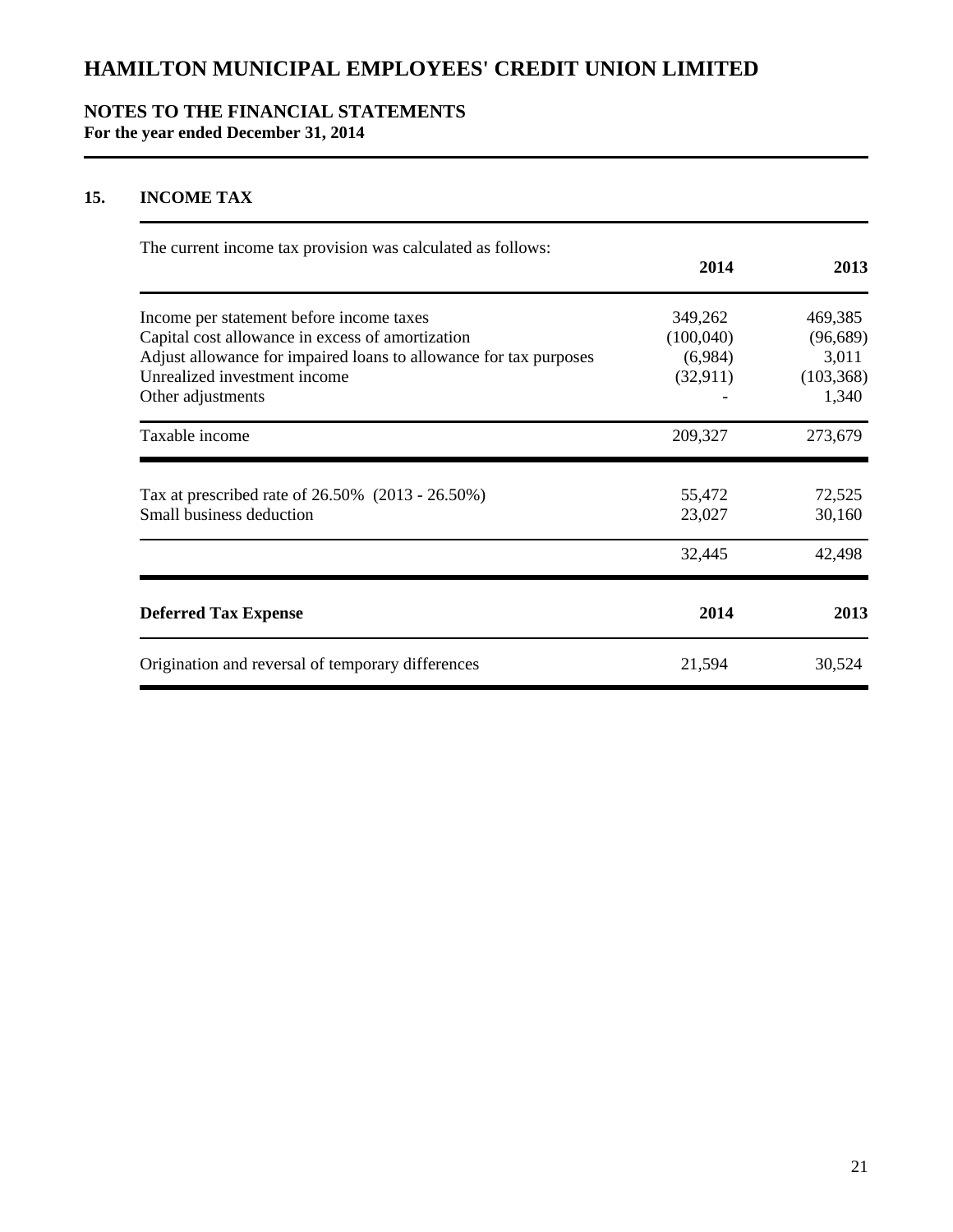## **NOTES TO THE FINANCIAL STATEMENTS For the year ended December 31, 2014**

# **15. INCOME TAX (Cont'd)**

The movement in deferred tax liabilities and assets are:

| 2014                          | <b>Balance</b> | <b>Opening Recognized in</b><br><b>Net Income</b> | Recognized<br>in OCI | <b>Closing</b><br><b>Balance</b> |
|-------------------------------|----------------|---------------------------------------------------|----------------------|----------------------------------|
| Property, plant and equipment | 19,061         | 15,489                                            |                      | 34,550                           |
| Investments                   | 42,127         | 5,101                                             |                      | 47,228                           |
| Allowance for impaired loans  | (2,977)        | 1,004                                             |                      | (1,973)                          |
| Cash flow hedges              | 5,821          | $\overline{\phantom{0}}$                          | 4,610                | 10,431                           |
|                               | 64,032         | 21,594                                            | 4,610                | 90,236                           |

| 2013                                                            | <b>Balance</b> | <b>Opening Recognized in</b><br><b>Net Income</b> | Recognized<br>in OCI | <b>Closing</b><br><b>Balance</b> |
|-----------------------------------------------------------------|----------------|---------------------------------------------------|----------------------|----------------------------------|
|                                                                 |                |                                                   |                      |                                  |
| Property, plant and equipment                                   | 4,092          | 14,969                                            |                      | 19,061                           |
| Investments                                                     | 26,105         | 16,022                                            |                      | 42,127                           |
| Allowance for impaired loans                                    | (2,510)        | (467)                                             |                      | (2,977)                          |
| Cash flow hedges                                                | 17,797         |                                                   | (11,976)             | 5,821                            |
|                                                                 | 45,484         | 30,524                                            | (11,976)             | 64,032                           |
| Expected settlement of deferred tax liabilities and assets are: |                |                                                   |                      |                                  |
|                                                                 |                |                                                   | 2014                 | 2013                             |
| Settled within 12 months                                        |                |                                                   | 7,356                | 6,533                            |
| Settled after more than 12 months                               |                |                                                   | 82,880               | 57,499                           |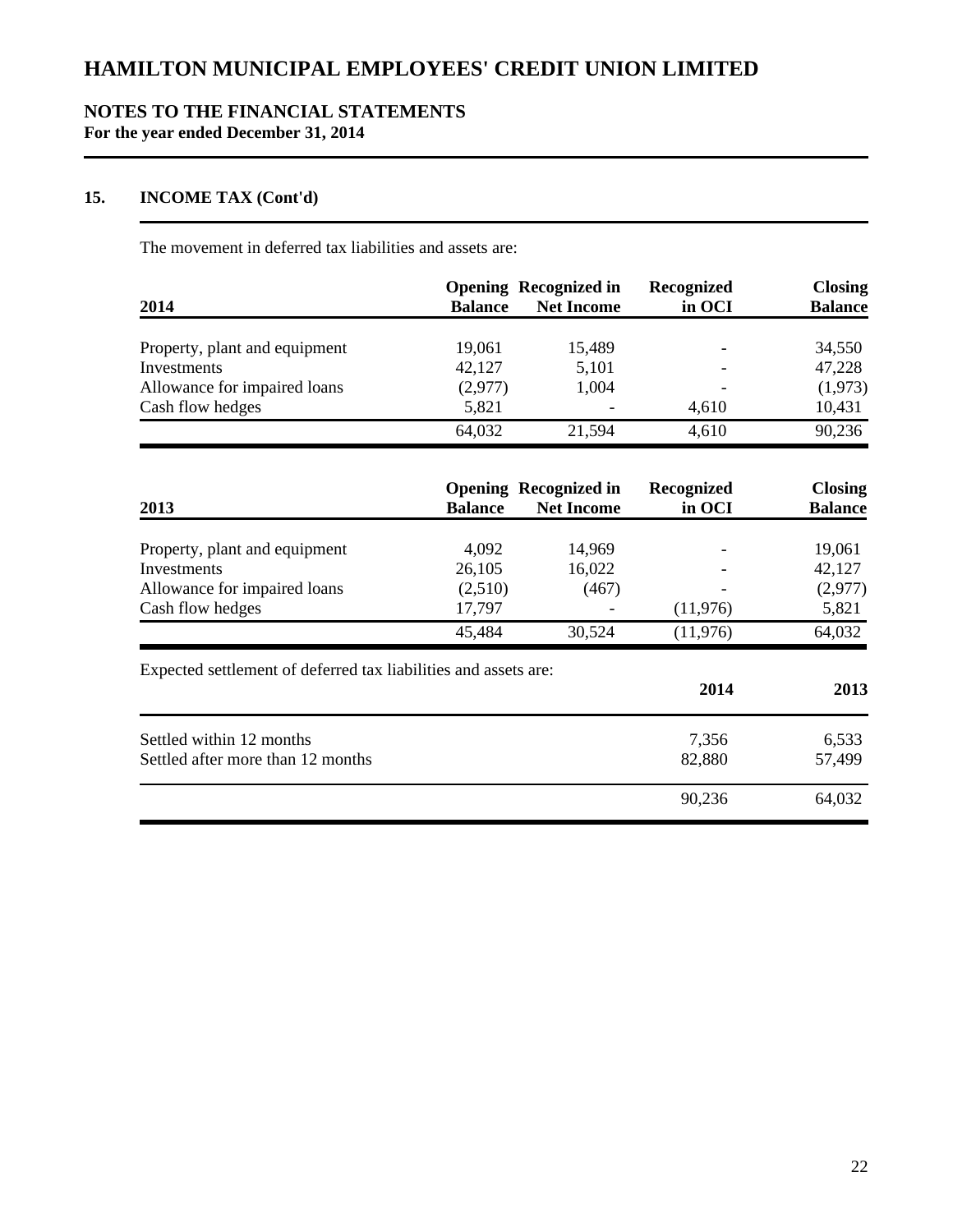### **NOTES TO THE FINANCIAL STATEMENTS For the year ended December 31, 2014**

## **16. RELATED PARTY TRANSACTIONS**

The credit union entered into the following transactions with key management personnel, which are defined by IAS 24, Related Party Disclosures, as those persons having authority and responsibility for planning, directing and controlling the activities of the credit union, including directors and management.

| <b>COMPENSATION</b>                                    | 2014      | 2013      |
|--------------------------------------------------------|-----------|-----------|
| Salaries and other short-term employee benefits        | 644.648   | 591,518   |
| Total pension and other post-employment benefits       | 51,990    | 47,280    |
|                                                        | 696,638   | 638,798   |
| <b>Loans to Key Management Personnel and Directors</b> | 2014      | 2013      |
| Aggregate value of loans advanced                      | 1,296,011 | 1,381,565 |
| Interest received on loans advanced                    | 45,191    | 40,811    |
| Unused value of lines of credit                        | 372,254   | 503,747   |

The credit union's policy for lending to key management personnel is that the loans are approved and deposits accepted on the same terms and conditions which apply to Members for each class of loan or deposit.

| <b>Deposits from Key Management Personnel and Directors</b> | 2014      | 2013    |  |
|-------------------------------------------------------------|-----------|---------|--|
| Aggregate value of term and savings deposits                | 1.087.625 | 962,860 |  |
| Total interest paid on term and savings deposits            | 26,051    | 11,031  |  |

The credit union's policy for receiving deposits from key management personnel is that all transactions are approved and deposits accepted on the same terms and conditions which apply to Members for each type of deposit. There are no benefits or concessional terms and conditions applicable to key management personnel or close family members.

Included in board and committee expenses are honoraria totaling \$41,484 (2013 - \$40,032).

The Act requires the disclosure of remuneration paid to the five highest paid officers and/or employees whose total remuneration for the year exceeds \$150,000.

|                      | Salary  | Value of<br><b>Benefits</b> |  |
|----------------------|---------|-----------------------------|--|
| Charlie Collura, CEO | 161,211 | 27,280                      |  |
| Douglas Mann, CFO    | 134,386 | 24,023                      |  |
|                      |         |                             |  |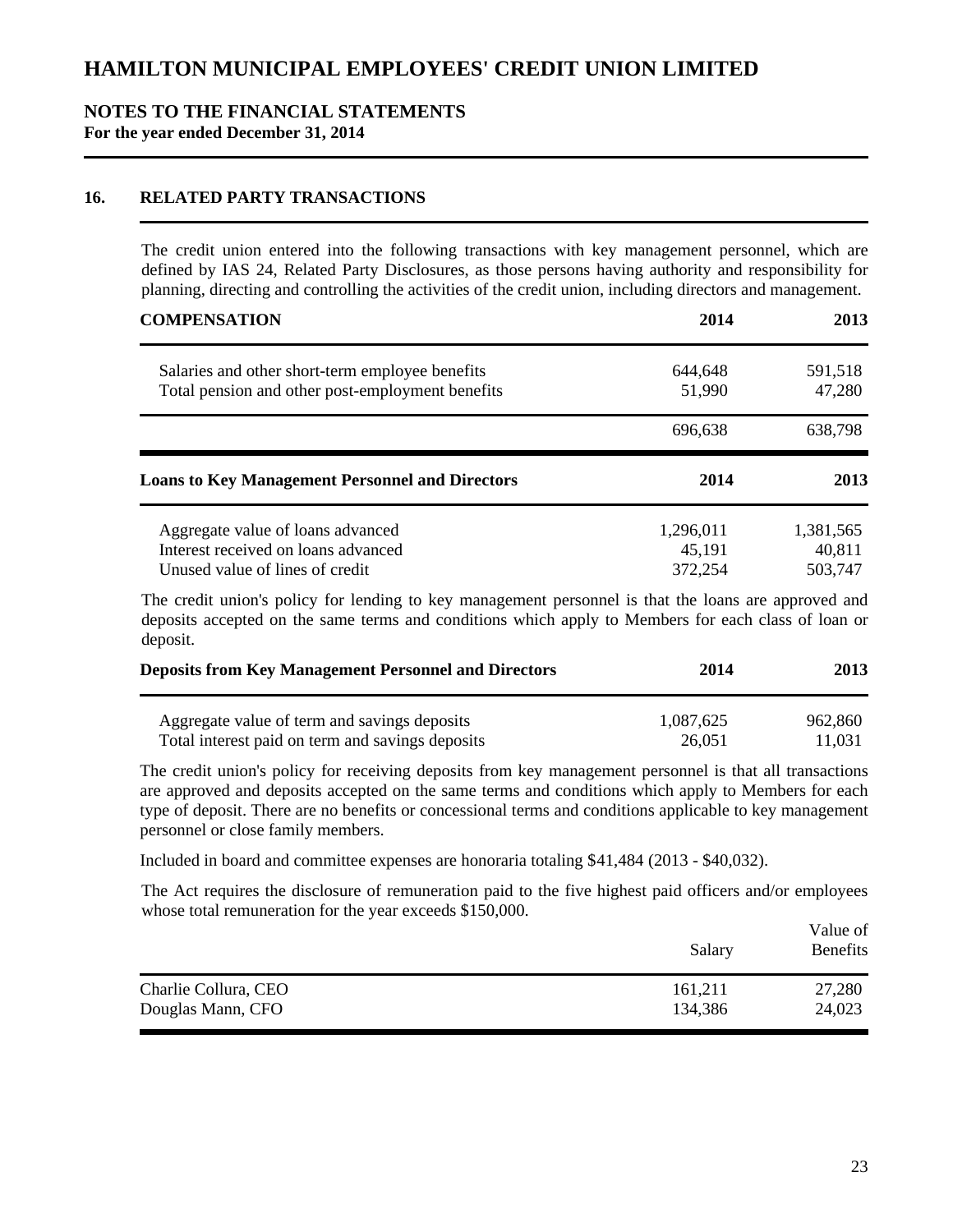### **NOTES TO THE FINANCIAL STATEMENTS For the year ended December 31, 2014**

## **17. FINANCIAL INSTRUMENTS**

The following table represents the carrying amount by classification.

|                                            | 2014        | 2013        |
|--------------------------------------------|-------------|-------------|
| <b>Available for Sale:</b>                 |             |             |
| Cash                                       | 4,072,768   | 2,390,911   |
| Investments                                | 1,289,715   | 3,605,607   |
|                                            | 5,362,483   | 5,996,518   |
| <b>Loans and Receivables:</b>              |             |             |
| Investments                                | 9,968,468   | 11,643,336  |
| Loans                                      | 143,630,778 | 141,378,072 |
| Accounts receivable (other)                | 234,168     | 381,226     |
|                                            | 153,833,414 | 153,402,634 |
| <b>Fair Value Through Profit and Loss:</b> |             |             |
| Investments                                | 399,478     | 631,661     |
| Derivative assets                          | 565,911     | 811,437     |
| Derivative liabilities                     | (565, 911)  | (811, 437)  |
|                                            | 399,478     | 631,661     |
| <b>Cash Flow Hedge:</b>                    |             |             |
| Derivative assets                          | 78,051      | 52,657      |
| <b>Other Liabilities:</b>                  |             |             |
| Member deposits                            | 150,804,111 | 151,384,805 |
| Member shares                              | 974,107     | 1,008,225   |
| Accounts payable                           | 904,847     | 1,216,297   |
|                                            | 152,683,065 | 153,609,327 |

The amounts set out below represent the fair values of the credit union's financial instruments where fair value differs from carrying cost. Assets that are not considered financial instruments, such as property, plant and equipment, prepaid expenses and income taxes recoverable, are excluded.

Fair value of variable rate loans and member deposits are assumed to equal the book value as the interest rates on these loans and deposits reprice to market on a periodic basis.

Fair value of fixed rate investments, fixed rate loans, and fixed rate member deposits is determined by discounting the expected future cash flows of these investments, loans, and deposits at current market rates for products with similar terms and credit risks. Contractual cash flows are assumed to represent expected cash flows.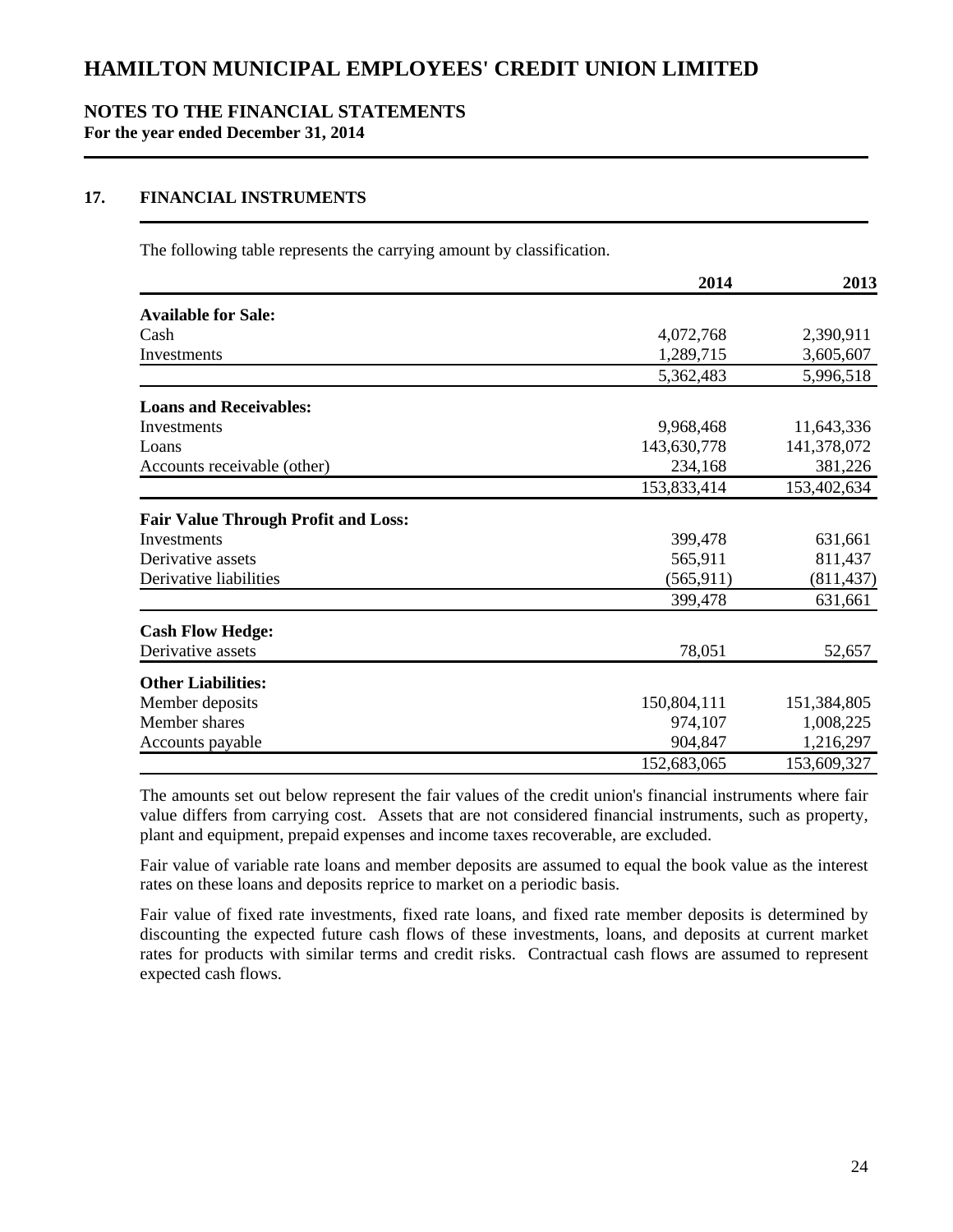## **NOTES TO THE FINANCIAL STATEMENTS For the year ended December 31, 2014**

#### **2014 Fair value Book value Fair value over (under) book value Assets** Investments 6,734 Loans and mortgages 143,786,024 143,630,778 155,246 **Liabilities** Member deposits 151,218,049 150,804,111 413,938 **2013 Fair value Book value Fair value over (under) book value Assets** Investments 26,477 Loans and mortgages 141,540,084 141,378,072 162,012 **Liabilities** Member deposits 151,455,411 151,384,805 70,606

## **17. FINANCIAL INSTRUMENTS (Cont'd)**

The following table provides an analysis of investments that are measured subsequent to initial recognition at fair value, grouped into Levels 1 to 3 based on the degree to which the fair value is observable:

## **Level 1**

Fair value measurements are those derived from quoted prices (unadjusted) in active markets for identical assets or liabilities using the last bid price;

### **Level 2**

Fair value fair value measurements are those derived from inputs other than quoted prices included within Level 1 that are observable for the asset or liability, either directly (i.e. as prices) or indirectly (i.e. derived from prices); and

### **Level 3**

Fair value measurements are those derived from valuation techniques that include inputs for the asset or liability that are not based on observable market data (unobservable inputs).

The level in the fair value hierarchy within which the financial asset or financial liability is categorized is determined on the basis of the lowest level of input that is significant to the fair value measurement. Financial assets and financial liabilities are classified in their entirety into only one of three levels.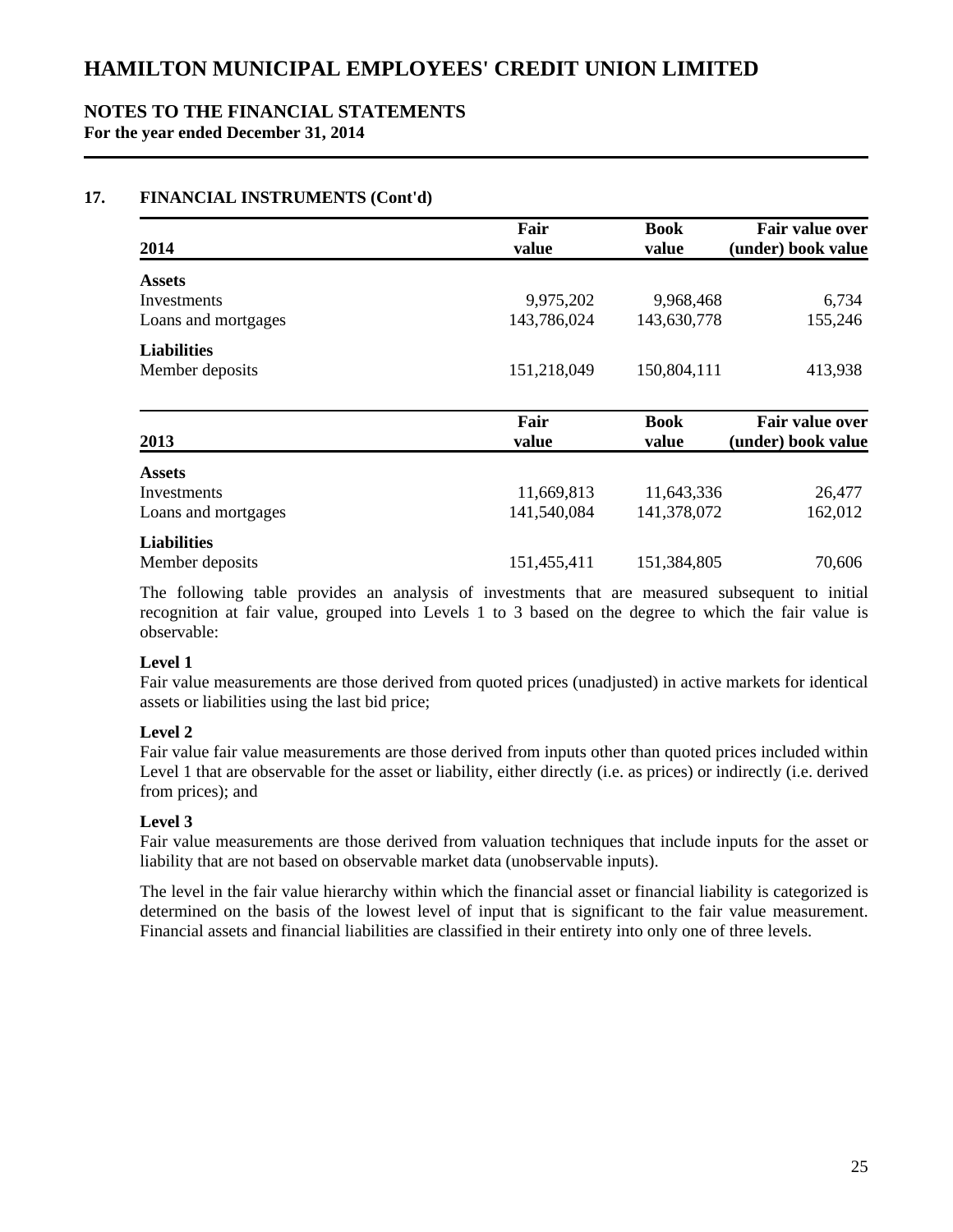## **NOTES TO THE FINANCIAL STATEMENTS For the year ended December 31, 2014**

## **17. FINANCIAL INSTRUMENTS (Cont'd)**

| <b>December 31, 2014</b><br><b>Financial Instruments</b>                |                |                          |           |              |
|-------------------------------------------------------------------------|----------------|--------------------------|-----------|--------------|
| <b>Measured at Fair Value</b>                                           | Level 1        | Level 2                  | Level 3   | <b>Total</b> |
| Cash and bank                                                           | 4,072,768      |                          |           | 4,072,768    |
| Central 1 Credit Union - Class A                                        |                | 595,830                  |           | 595,830      |
| Central 1 Credit Union - Class E                                        |                | 692,400                  |           | 692,400      |
| Other investments                                                       |                | 1,485                    |           | 1,485        |
| Derivative assets                                                       |                |                          | 643,962   | 643,962      |
| <b>CUCO</b> Cooperative Association                                     |                |                          | 399,478   | 399,478      |
| Derivative liabilities                                                  |                |                          | 565,911   | 565,911      |
| Total fair value investments                                            | 4,072,768      | 1,289,715                | 477,529   | 5,840,012    |
| <b>December 31, 2013</b>                                                |                |                          |           |              |
| <b>Financial Instruments</b>                                            |                |                          |           |              |
| <b>Measured at Fair Value</b>                                           | Level 1        | <b>Level 2</b>           | Level 3   | <b>Total</b> |
| Cash and bank                                                           | 2,390,911      |                          |           | 2,390,911    |
| Other debt instruments                                                  |                | 2,355,764                |           | 2,355,764    |
| Central 1 Credit Union - Class A                                        |                | 555,958                  |           | 555,958      |
| Central 1 Credit Union - Class E                                        |                | 692,400                  |           | 692,400      |
| Other investments                                                       |                | 1,485                    |           | 1,485        |
| Derivative assets                                                       |                |                          | 864,094   | 864,094      |
| <b>CUCO</b> Cooperative Association                                     |                |                          | 631,661   | 631,661      |
| Derivative liabilities                                                  | $\overline{a}$ | $\overline{\phantom{0}}$ | 811,437   | 811,437      |
| Total fair value investments                                            | 2,390,911      | 3,605,607                | 684,318   | 6,680,836    |
| <b>Reconciliation of Level 3 financial instruments</b>                  |                |                          | 2014      | 2013         |
| Balance beginning of year                                               | 684,318        | 981,019                  |           |              |
| Gains (losses) included in the statement of income as investment income | 28,561         | 72,818                   |           |              |
| Gains (losses) included in other comprehensive income                   | 29,744         | (77, 263)                |           |              |
| Distributions received                                                  |                |                          | (265,094) | (292, 256)   |
| Balance, end of year                                                    |                |                          | 477,529   | 684,318      |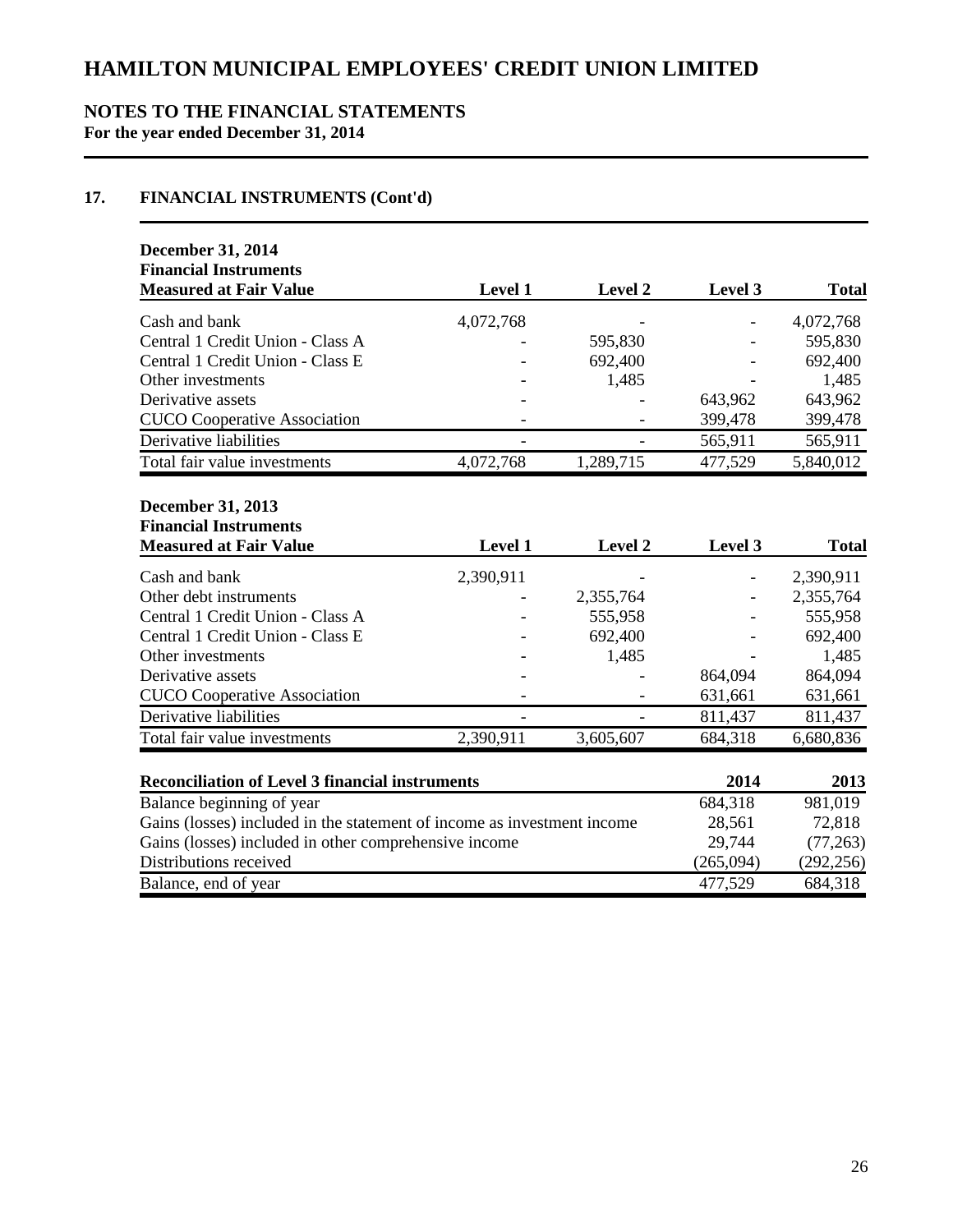## **NOTES TO THE FINANCIAL STATEMENTS For the year ended December 31, 2014**

## **18. RISK MANAGEMENT**

The Board of Directors has overall responsibility for the determination of the credit union's risk management objectives and policies and, whilst retaining ultimate responsibility for them, it has delegated the authority for designing and operating processes that ensure effective implementation of the objectives and policies to the credit union's finance function. The Board of Directors receives monthly reports from the credit union's Chief Financial Officer through which it reviews the effectiveness of the processes put in place and the appropriateness of the objectives and policies it sets.

### **Credit Risk**

The credit union is exposed to the risk of loss related to loans and mortgages receivable. The credit union invests in loans as its primary source of revenue. Credit is granted through consideration of the member's character, credit history, capacity for debt, and value of collateral available to secure the loan. The risk of credit loss is mitigated by requiring collateral security on loans in excess of \$30,000. Mortgages are secured by real property. Term loans and lines of credit are secured by other assets equivalent to the approved balance on the loan.

With respect to credit risk, the Board of Directors receives monthly reports summarizing new loans, delinquent loans and overdraft utilization. The Board of Directors also receives an analysis of bad debts and allowance for doubtful loans monthly.

A sizeable portfolio of the loan book is secured by residential property in Hamilton, Ontario. Therefore, the credit union is exposed to the risks in reduction of the loan to valuation ratio (LVR) cover should the property market be subject to a decline. The risk of (losses) from loans undertaken is primarily reduced by the nature and quality of the security taken.

There have been no significant changes from the previous year in the exposure to risk or policies, procedures and methods used to measure the risk.

### **Liquidity Risk**

Liquidity risk consists of the risk that the credit union is unable to generate sufficient cash to meet commitments as they come due. The credit union maintains a liquidity reserve with Central 1 Credit Union as described in Note 4. The credit union is also required by statute to maintain a prescribed amount of liquid assets to mitigate liquidity risk. Liquidity requirements based on expected maturity of member deposits, and the corresponding maturity of investments in loans, is described in the chart under Interest Rate Risk below. The credit union mitigates this risk by monitoring cash activities and expected outflows so as to meet all cash outflow obligations as they fall due.

There have been no significant changes from the previous year in the exposure to risk or policies, procedures and methods used to measure the risk.

### **Currency Risk**

Currency risk relates to the credit union operating in different currencies and converting non Canadian earnings at different points in time at different foreign exchange levels when adverse changes in foreign currency exchange rates occur.

The credit union's foreign exchange risk is related to deposits and investments denominated in United States dollars. The credit union limits its holdings in foreign currency investments to 25% of the total investment portfolio in accordance with its investment policy. Total unhedged foreign currency must be less than 2% of total assets. Foreign currency changes are continually monitored for effectiveness of its foreign exchange mitigation activities and holdings are adjusted when offside of the investment policy.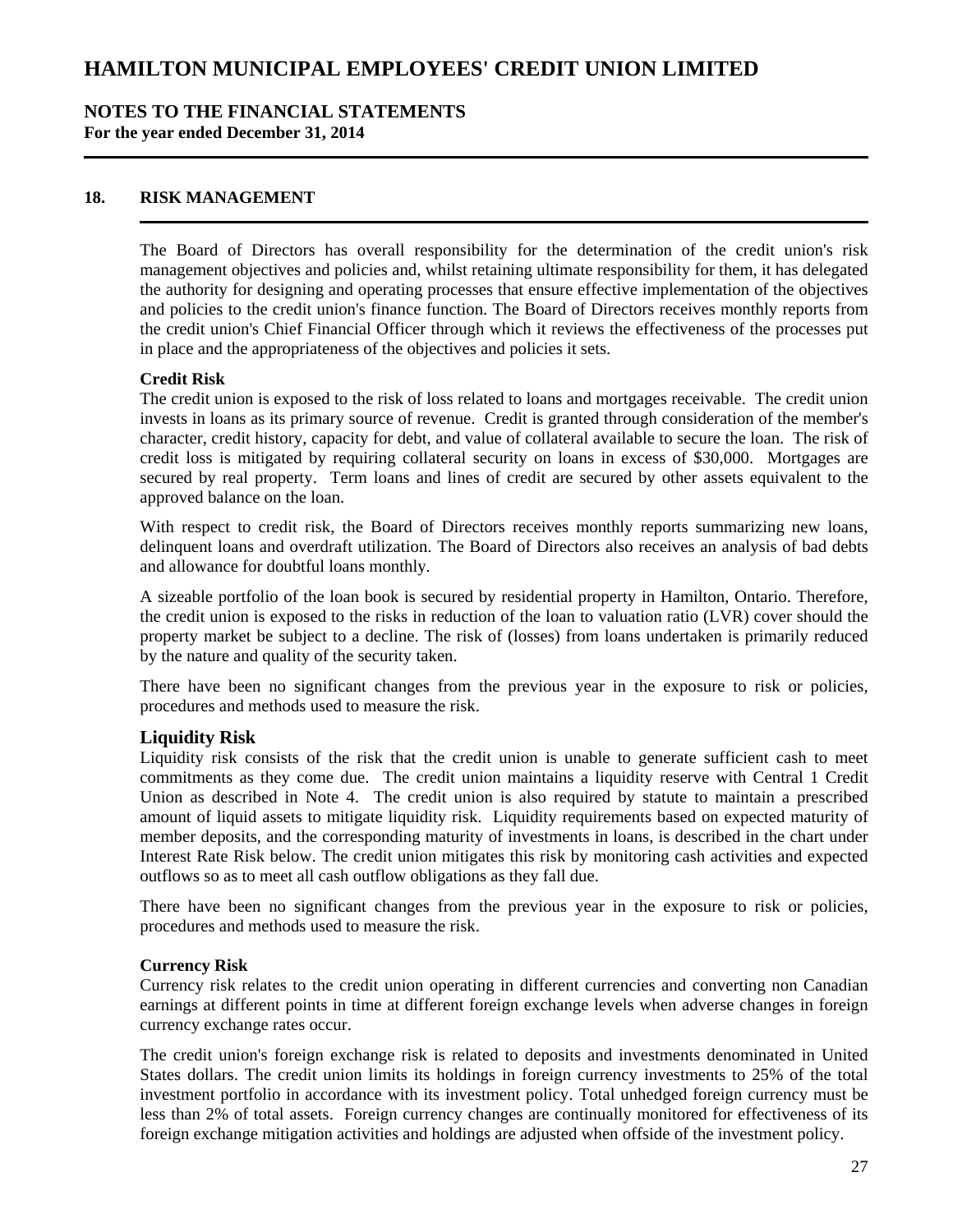## **NOTES TO THE FINANCIAL STATEMENTS For the year ended December 31, 2014**

## **18. RISK MANAGEMENT (Cont'd)**

#### **Interest Rate Risk**

Interest rate risk is the potential for financial loss caused by fluctuations in fair value or future cash flows of financial instruments because of changes in market interest rates. The credit union is exposed to this risk through traditional banking activities, such as deposit taking and lending.

The credit union is required to establish policies and procedures to limit its exposure to interest rate risk. These policies must ensure that the credit union's net earnings before income taxes are not impacted by an amount greater than 0.15% of the credit union's total assets based on interest rate fluctuations that may reasonably be expected to occur. Measurement and management of exposure of interest rate sensitivity is done through a combination of income simulation and maturity gap analysis. The credit union's interest rate risk results from the fact that the maturity or repricing dates for interest rate sensitive assets differs from that for the interest rate sensitive liabilities.

The credit union is exposed to interest rate price risk as a result of fixed rate financial instruments. The credit union is exposed to interest rate cash flow risk as a result of its variable rate financial instruments.

Fixed rate financial instruments maturity dates substantially coincide with interest adjustment dates.

The tables below identifies the maturity dates of interest rate sensitive financial instruments.

Interest sensitive assets and liabilities cannot normally be perfectly matched by amount and term to maturity. The credit union's risk due to changes in interest rates determined that an increase in interest rates of 0.50% could result in an increase to net income of \$77,833 while a decrease in interest rate of 0.50% could result in an increase to net income of \$69,030.

There have been no significant changes from the previous year in the exposure to risk or policies, procedures and methods used to measure the risk.

| 2014               | Variable                 | Within<br>3 months | 4 to 12<br>months | <b>Greater than</b><br>1 year | Not rate<br>sensitive    | <b>Total</b>  |
|--------------------|--------------------------|--------------------|-------------------|-------------------------------|--------------------------|---------------|
| <b>Assets</b>      |                          |                    |                   |                               |                          |               |
| Cash and bank      |                          |                    |                   | $\overline{\phantom{0}}$      | 4,072,768                | 4,072,768     |
| effective rate %   |                          |                    |                   |                               |                          |               |
| Loans              | 72,471,796               | 3,862,155          | 9,184,251         | 58,035,313                    | $\overline{\phantom{0}}$ | 143,553,515   |
| effective rate %   | 4.48                     | 3.66               | 3.93              | 3.49                          | $\overline{\phantom{0}}$ |               |
| Investments        | $\overline{\phantom{a}}$ | 5,365,145          | 4,152,195         | 400,000                       | 1,689,193                | 11,606,533    |
| effective rate %   |                          | 1.14               | 1.29              | 1.32                          |                          |               |
| <b>Liabilities</b> |                          |                    |                   |                               |                          |               |
| Member deposits    | 62,264,543               | 10,377,562         | 25,022,964        | 36,087,448                    | 16,371,552               | 150, 124, 069 |
| effective rate %   | 0.44                     | 1.41               | 1.75              | 1.89                          |                          |               |